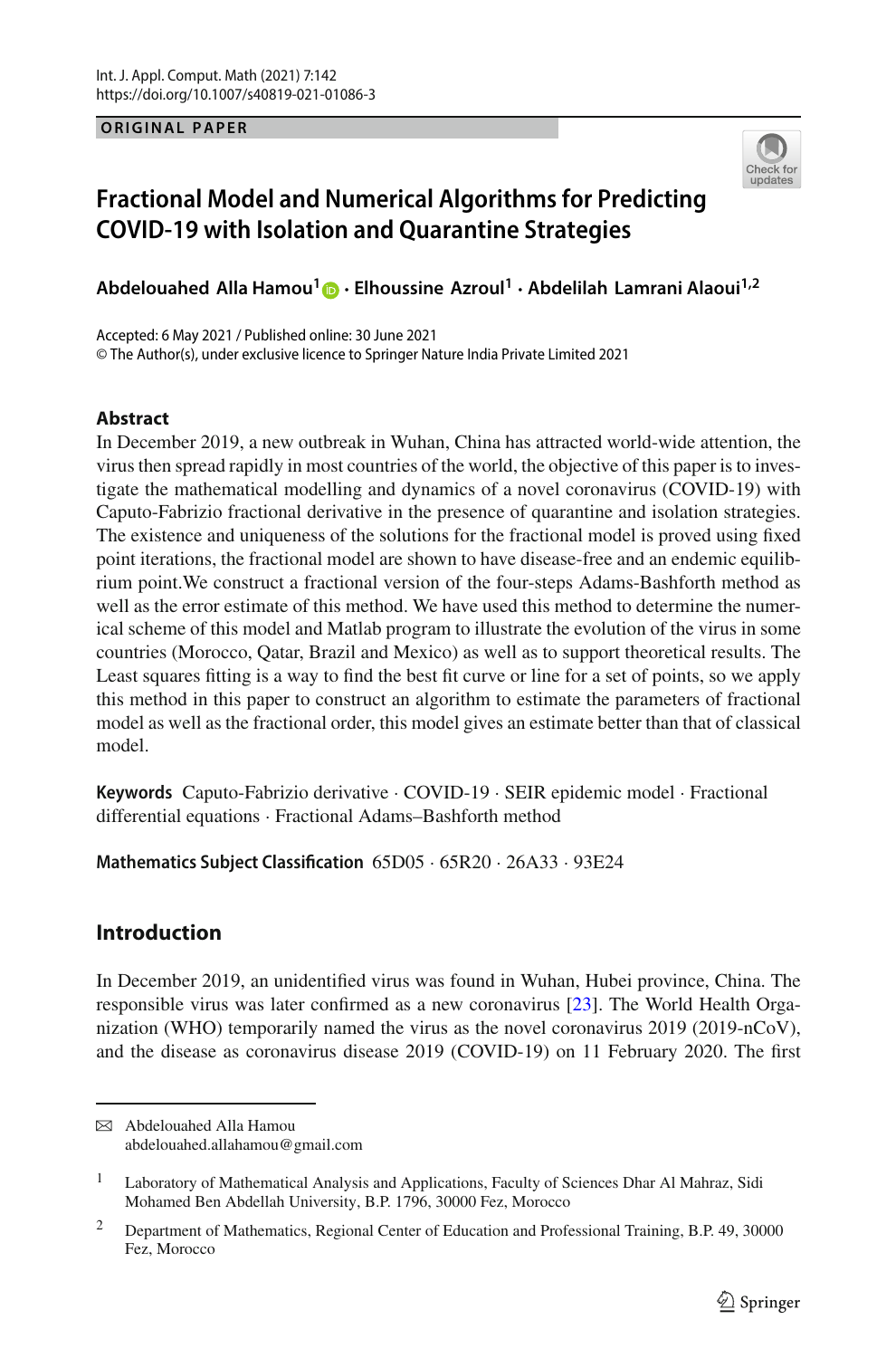confirmed case of the virus was discovered on 17 November 2019 in Hubei. As of 5 July 2020, more than 11.1 million cases have been reported in 188 countries in the world, which resulted in more than 528,000 deaths. Over 6.03 million people recovered [\[57](#page-29-0)].

The progress of fractional calculus in the last few years has been very rapid due to its applicability in many fields, such as physical problems [\[15](#page-27-0)[,23](#page-28-0)[,51](#page-29-1)[,58](#page-29-2)], engineering mechanics [\[9\]](#page-27-1), epidemiological models [\[6](#page-27-2)[,14](#page-27-3)[,17](#page-27-4)[,18](#page-27-5)[,26](#page-28-1)[,29](#page-28-2)[,44](#page-28-3)[,45](#page-28-4)[,47\]](#page-29-3), image processing [\[28](#page-28-5)[,59\]](#page-29-4), chaos theory [\[10](#page-27-6)[,52\]](#page-29-5) and others. There are in the literature several definitions of the fractional derivative, the most famous of these is the definition of Caputo, Riemann-Liouville, Grünwald–Letnikov and Hadamard derivative, the new operators with non-singular kernels appear in this domain of mathematics, namely the Caputo-Fabrizio derivative [\[19\]](#page-27-7) and the Atangana-Baleanu-Caputo derivative [\[8](#page-27-8)].

A number of epidemiological models with fractional derivative have been developed to understand the transmission dynamics of COVID-19 and other infectious diseases outbreak from various aspects. We mention them, Kumar et al. [\[33\]](#page-28-6) have been studied fractional SIRS-SI model describing the transmission of malaria disease by using the Caputo–Fabrizio fractional operator. Tuan et al. [\[53](#page-29-6)] studied a mathematical model for COVID-19 transmission by using the Caputo fractional derivative. Singh et al. [\[49](#page-29-7)] studied the numerical solution of SEIAR model with Grünwald-Leitnikov derivative. Abdo et al. [\[1](#page-27-9)] have investigated the mathematical model of novel coronavirus (COVID-19) depending of fourteen nonlinear FDEs with Atangana-Baleanu-Caputo fractional derivative. Peter et al. [\[42](#page-28-7)] investigated a fractional order mathematical model of COVID-19 in Nigeria using Atangana-Aaleanu derivative. Ahmad et al. [\[2\]](#page-27-10) Studied the fractional model and dynamics of COVID-19 in Pakistan using Atangana Baleanau operators. Nisar et al. [\[41](#page-28-8)] Proposed a SIRD model of COVID-19 with Caputo fractional derivative. Rezapour et al. [\[44\]](#page-28-3) presented a new mathematical model for the transmission of Zika virus between humans as well as between humans and mosquitoes using Caputo derivative. Baleanu et al. [\[16\]](#page-27-11) proposed a new fractional model for human liver involving Caputo– Fabrizio derivative. Rezapour et al. [\[43](#page-28-9)] studied the fractionalorder model for the anthrax disease between animals based on the Caputo–Fabrizio derivative. Dokuyucu and Dutta [\[26](#page-28-1)] examined the Ebola virus model using the fractional derivative and the integral operator proposed by Caputo and Fabrizio. Area et al. [\[6](#page-27-2)] have been studied the classical and Caputo fractional order SEIR (susceptible, exposed, infections, removed) Ebola epidemic model and its comparison with real data. Tulu et al. [\[54](#page-29-8)] developed the Caputo fractional mathematical model of the Ebola virus with a quarantine strategy and the presence of the vaccine, using both the Euler method and one of the top ten most influential algorithms known as Markov Chain Monte Carlo (MCMC) method. Singh et al. [\[48\]](#page-29-9) have been studied the fractional epidemiological model for computer viruses using Caputo-Fabrizio fractional derivative. Singh et al. [\[47](#page-29-3)] studied the diabetes model and its complications with the CF-fractional derivative. Mohammadi et al. [\[38](#page-28-10)] used Caputo–Fabrizio fractional derivative to model hearing loss in children caused by the mumps virus. Higazy [\[30](#page-28-11)] suggested a SIDARTHE model for COVID-19 pandemic by using Caputo fractional derivative. Zhang et al. [\[63](#page-29-10)] applied the fractional SEIRD Model to the real data of the COVID-19 for China using Caputo fractional derivative. Some other outstanding studies of COVID-19 by fractional derivative have been made in [\[4](#page-27-12)[,5](#page-27-13)[,7](#page-27-14)[,24](#page-28-12)[,31](#page-28-13)[,34](#page-28-14)[,37](#page-28-15)[,46](#page-29-11)[,60](#page-29-12)[,62](#page-29-13)].

Always when a new virus appears, researchers look for effective ways to control the virus, including vaccination, isolation, and quarantine. In the absence of the vaccine, the isolation and quarantine strategies remain effective to mitigate and eliminate the impact of the virus (see [\[12](#page-27-15)[,20](#page-27-16)[–22](#page-28-16)[,27](#page-28-17)[,64\]](#page-29-14)). In this current study, we modify the general SEIR epidemiological model for the effects of isolation and quarantine strategies on COVID-19 transmission, to become a fractional order model of type Caputo-Fabrezio fractional derivative. The main objective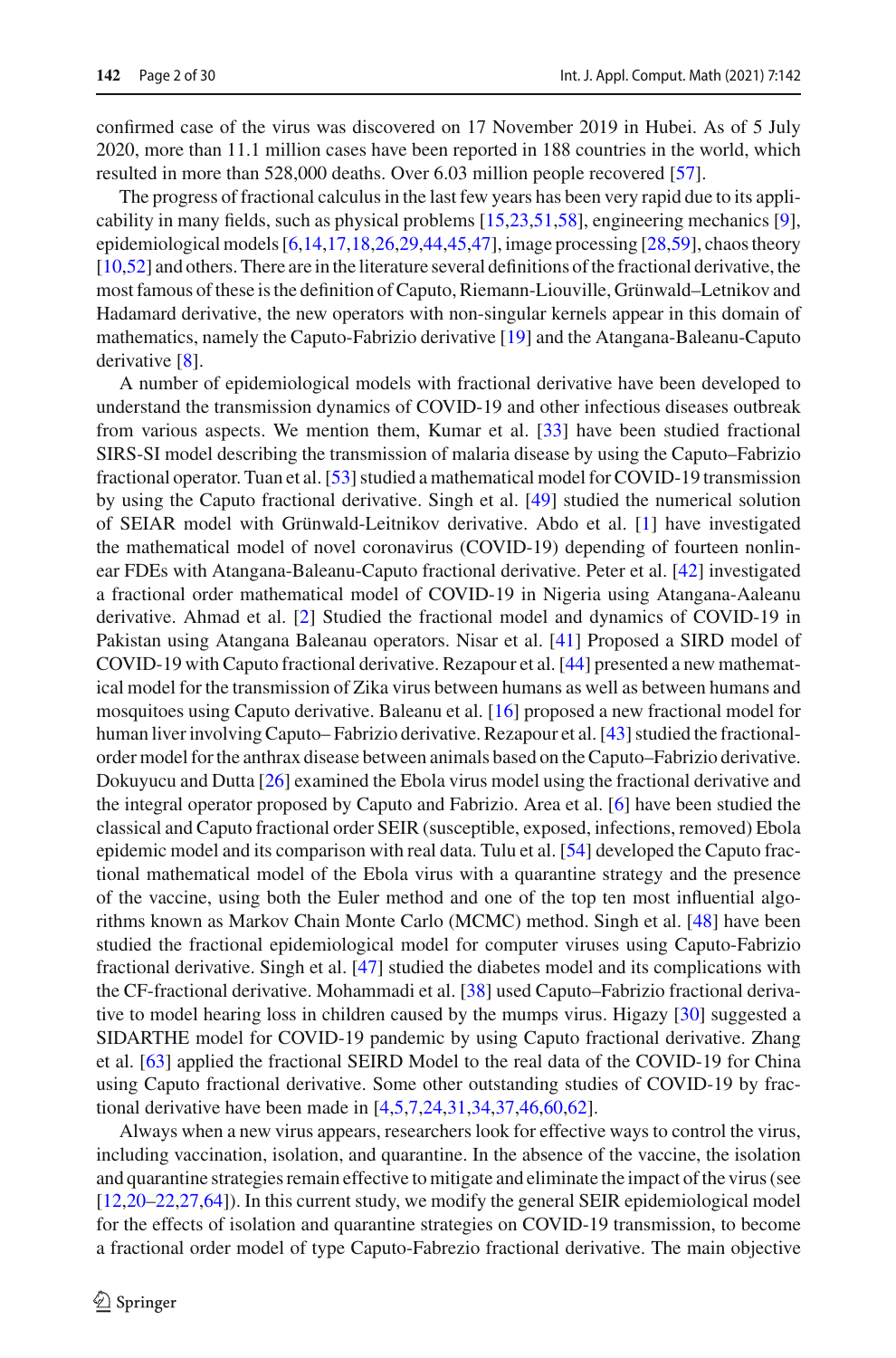in this work is to provide a new discussion and new tools for developing epidemiological models with Caputo-Fabrizio derivative, this work is motivated by all these results that prove the efficiency of fractional derivative, to our best knowledge, such problem has never been studied previously for the fractional case. We will start this article in the theoretical part by proving the existence and uniqueness of the solutions, then we will determine the equilibrium and the basic reproduction number of the model. We construct a fractional version of the four-steps Adams-Bashforth method as well as the error estimate of this method.

In machine learning, the Least squares fitting is a way to find the best fit curve or line for a set of points, so we apply this method in this paper to construct an algorithm to estimate the parameters of fractional model as well as the fractional order, this model gives an estimate better than that of classical model. The paper is organized as follows. In Section 2, we present the basic theory of the Caputo-Fabrizio derivative. The clasical and fractional model are formulated in Section 3. The basic roprodoction number and the disease-free equilibrium are given in Section 4. The fixed point iterations is applied to prove existence and uniqueness results in Section 5. Using fractional m-step Adams-Bashforth scheme with CF derivative, the numerical solution of the proposed model is obtained in Section 6. Simulation results are presented in Section 7. Finally, the present work is concluded in Section 8.

### **Preliminaries**

Recalled here some background material for the Caputo-Fabrizio fractional derivatives, see [\[3](#page-27-17)[,19](#page-27-7)[,32\]](#page-28-18) for details.

**Definition 1** ([\[19](#page-27-7)]) Let  $u \in H^1(a, b)$ ,  $b > a$ ,  $0 < \alpha < 1$ , the time fractional Caputo-Fabrizio fractional differential operator is defined by

$$
^{CF}D_t^{\alpha}u(t) = \frac{M(\alpha)}{(1-\alpha)} \int_a^t \exp\left[-\frac{\alpha(t-x)}{1-\alpha}\right] u'(x)dx, \quad t \ge 0.
$$

where *M* is a normalization function which depends on  $\alpha$  and gives  $M(0) = M(1) = 1$ , where  ${}^{CF}D_t^{\alpha}u(t) = 0$ , if *u* is a constant function. The definition is also written if the function does not belong to  $H^1(a, b)$ 

$$
^{CF}D_t^{\alpha}(u(t)) = \frac{\alpha M(\alpha)}{1-\alpha} \int_a^t (u(t) - u(x)) \exp\left[-\frac{\alpha(t-x)}{1-\alpha}\right] dx.
$$

The corresponding integral was described by Jorge and Juan [\[32](#page-28-18)].

**Definition 2** ([\[32](#page-28-18)]) Let  $0 < \alpha < 1$ , then the CF fractional integral operator of order  $\alpha$  given by

$$
^{CF}I_t^{\alpha}u(t)=\frac{2(1-\alpha)}{(2-\alpha)M(\alpha)}u(t)+\frac{2\alpha}{(2-\alpha)M(\alpha)}\int_0^t u(s)ds,\quad t\geq 0.
$$

## **Model Formulation**

In more detail, we have studied a fractional SEIR epidemiological model with quarantine and isolation strategies. The total population is divided into seven groups, namely susceptible (*S*), exposed (*E*), infectious but not yet symptomatic, infectious with symptoms(*I*) and recovered  $(R)$  compartments, as well as quarantined susceptible  $(S_q)$ , quarantined exposed  $(E_q)$  and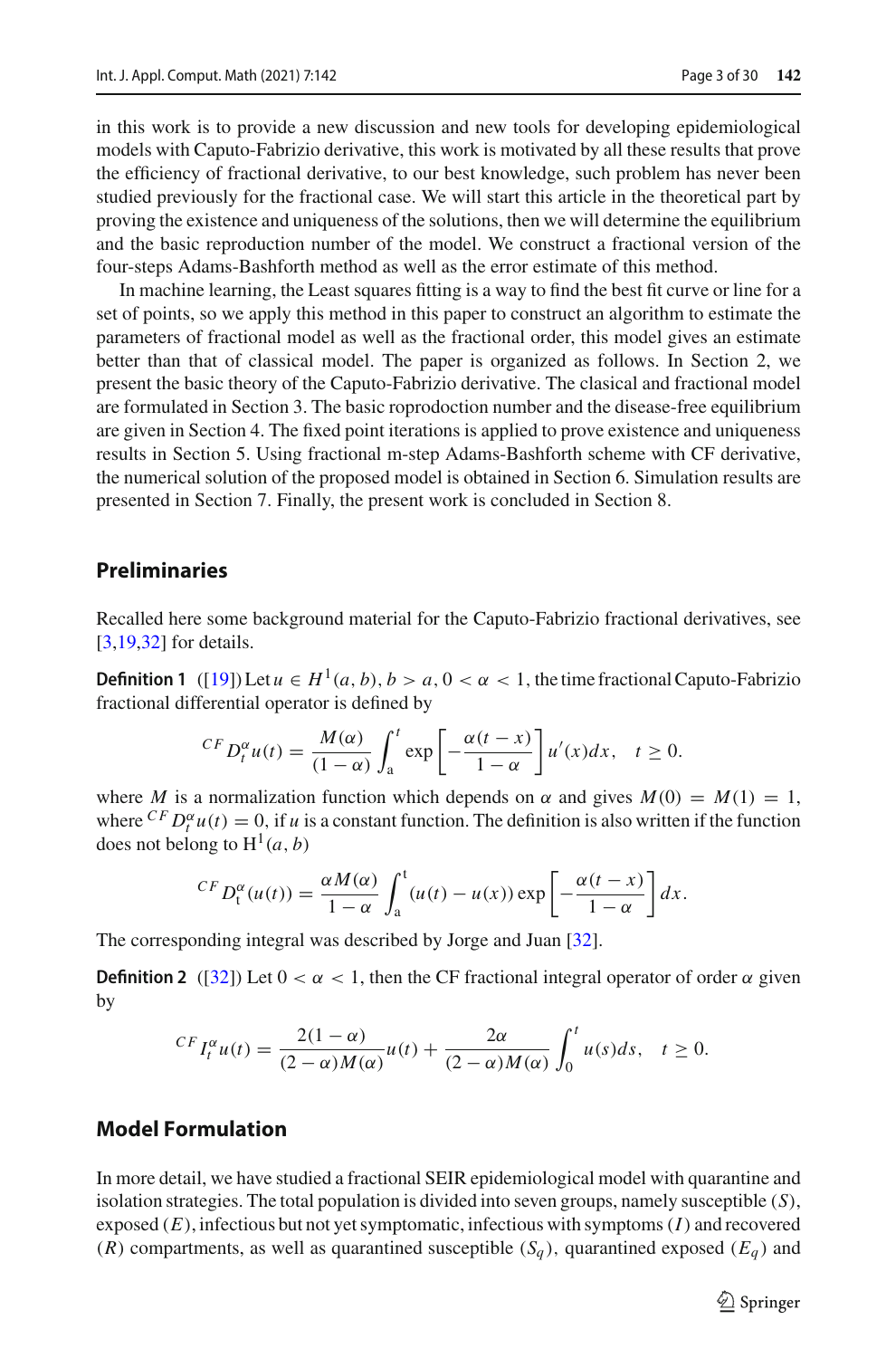

<span id="page-3-0"></span>**Fig. 1** Schematic diagram of the model compartments and parameters

isolated infected  $(I<sub>a</sub>)$  compartments. Where susceptible individuals can be quarantined at a rate of  $\delta_s$  and then returned to the pool of susceptible individuals once it is determined they are uninfected at a rate of  $\delta_q$ . The unquarantined susceptible individuals, if infected, move to the compartment *E* at a rate of  $\beta(I+qE)$  where  $\beta$  is the transmission incidence rate and *q* is the fraction of transmission rate for exposed, also the exposed individuals develop symptoms at a rate  $\sigma_0$  and are assumed to be quarantined at a rate  $\sigma_1$ , not only-but also the exposed quarantined individuals can be isolated at rate  $q_e$  they also recover after isolation at rate  $q_i$ . Likewise the infected symptomatically individuals develop symptoms and can be isolated at rate  $\gamma_1$ , in addition they recover from the disease at rates  $\gamma_0$ , finally  $\Lambda$  is the recruitment rate,  $\mu$  represent natural death rate and  $\mu_I$  show the death rate of infected human individuals with the coronavirus disease 2019.

The transfer diagram for this model is described by Fig. [1](#page-3-0) and the classical version of this model formulated by the following system of ODEs:

<span id="page-3-1"></span>
$$
\begin{cases}\n\frac{dS}{dt} = \Lambda - \beta S(I + qE) + \delta_q S_q - (\delta_s + \mu)S, \\
\frac{dE}{dt} = \beta S(I + qE) - (\sigma_0 + \sigma_1 + \mu)E, \\
\frac{dI}{dt} = \sigma_0 E - (\gamma_0 + \gamma_1 + \mu + \mu_I)I, \\
\frac{dR}{dt} = \gamma_0 I + q_i I_q - \mu R, \\
\frac{dS_q}{dt} = \delta_s S - (\delta_q + \mu)S_q, \\
\frac{dE_q}{dt} = \sigma_1 E - (q_e + \mu)E_q, \\
\frac{dI_q}{dt} = q_e E_q + \gamma_1 I - (q_i + \mu + \mu_I)I_q,\n\end{cases}
$$
\n(1)

#### **Fractional Model**

Now replacing the classical derivative in [\(1\)](#page-3-1) by Caputo-Fabrizio derivative we obtain by moment closure, the following system of fractional ODEs :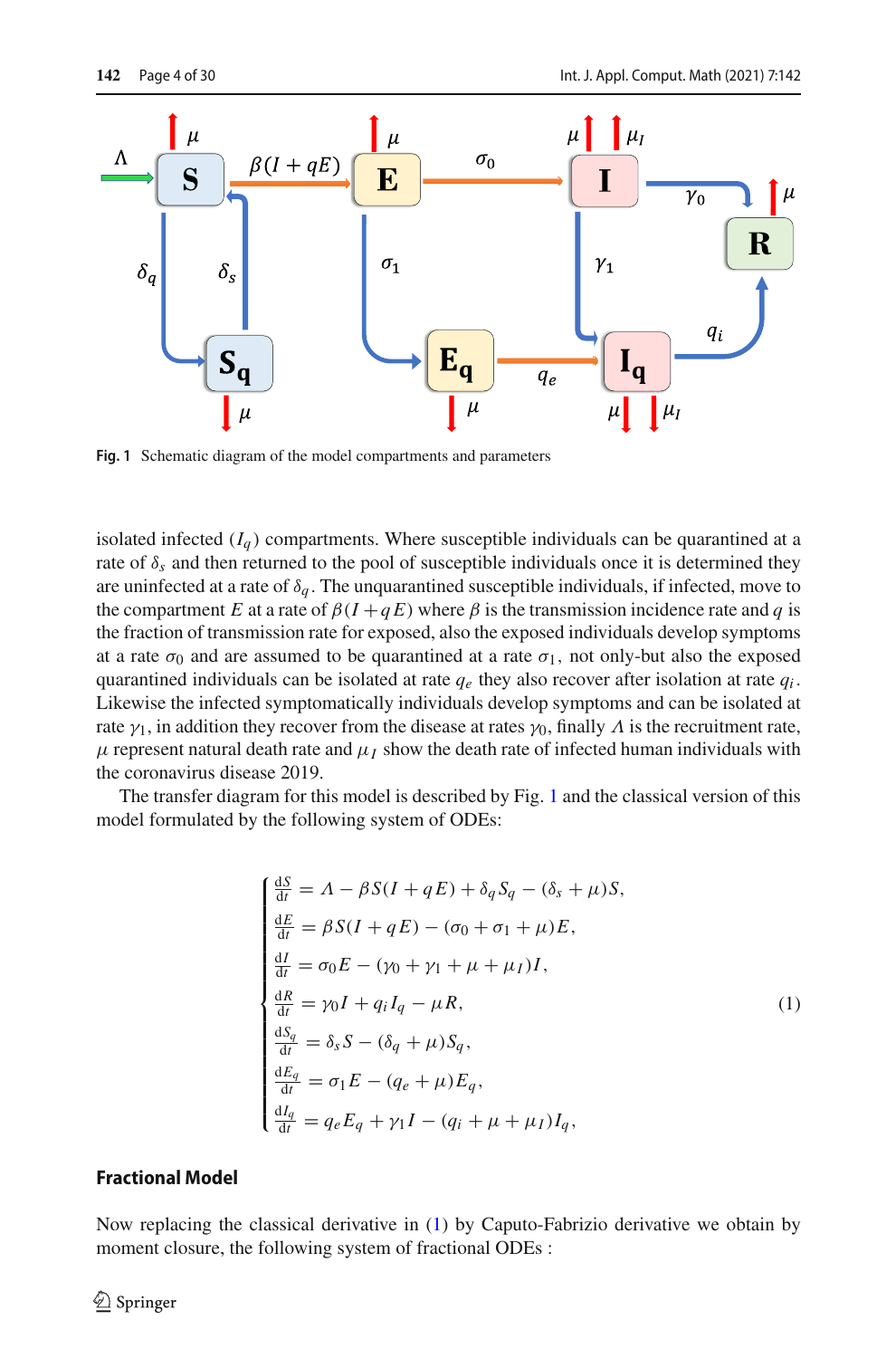<span id="page-4-0"></span>
$$
\begin{cases}\nD_t^{\alpha} S = \Lambda - \beta S (I + q E) + \delta_q S_q - (\delta_s + \mu) S, \\
D_t^{\alpha} E = \beta S (I + q E) - (\sigma_0 + \sigma_1 + \mu) E, \\
D_t^{\alpha} I = \sigma_0 E - (\gamma_0 + \gamma_1 + \mu + \mu_I) I, \\
D_t^{\alpha} R = \gamma_0 I + q_i I_q - \mu R, \\
D_t^{\alpha} S_q = \delta_s S - (\delta_q + \mu) S_q, \\
D_t^{\alpha} E_q = \sigma_1 E - (q_e + \mu) E_q, \\
D_t^{\alpha} I_q = q_e E_q + \gamma_1 I - (q_i + \mu + \mu_I) I_q,\n\end{cases} (2)
$$

with the initial conditions  $S(0) = S_0 \ge 0$ ,  $E(0) = E_0 \ge 0$ ,  $I(0) = I_0 \ge 0$ ;  $R(0) = R_0 \ge 0$ ,  $S_q(0) = S_{q0} \ge 0$ ,  $E_q(0) = E_{q0} \ge 0$ ,  $I_q(0) = I_{q0} \ge 0$  and  $D_t^{\alpha}$  is the Caputo-Fabrizio fractional operator of order  $\alpha$ .

The total population  $S(t) + E(t) + I(t) + R(t) + S_a(t) + E_a(t) + I_a(t) = N(t)$ . Then

$$
D_t^{\alpha} N(t) = D_t S(t) + D_t E(t) + D_t I(t) + D_t R(t) + D_t S_q(t) + D_t E_q(t) + D_t I_q(t),
$$
  
\n
$$
\Rightarrow D_t^{\alpha} N(t) = \Lambda - \mu N(t) - \mu_I (I + I_q).
$$

In the absence of the disease,  $D_t^{\alpha} N(t) = \Lambda - \mu N(t)$ , this shows that the population size N tends to carrying capacity

$$
\frac{\Lambda}{\mu} \text{ as } t \to \infty.
$$

#### **Quarantine Reproductive Number and Existence of Equilibrium**

The epidemic model [\(2\)](#page-4-0) has a family of disease-free equilibrium, obtained by setting the right hand side of the equations in [\(2\)](#page-4-0) to zero, given by

$$
DFE = \left(S^0, E^0, I^0, R^0, S_q^0, E_q^0, I_q^0\right),
$$

where  $E^0 = I^0 = R^0 = E_q^0 = I_q^0 = 0$  and

<span id="page-4-1"></span>
$$
S^{0} = \frac{\Lambda(\delta_{q} + \mu)}{\mu(\mu + \delta_{q} + \delta_{s})} \quad , \quad S_{q}^{0} = \frac{\Lambda\delta_{s}}{\mu(\mu + \delta_{q} + \delta_{s})}.
$$
 (3)

Now using the notation in [\[56](#page-29-15)], the non-negative matrix, *F*, for the new infection terms and the non-singular  $M$  -matrix,  $V$ , for the remaining transfer terms are given by

$$
F = \begin{pmatrix} q\beta S & \beta S & 0 & 0 \\ 0 & 0 & 0 & 0 \\ 0 & 0 & 0 & 0 \\ 0 & 0 & 0 & 0 \end{pmatrix}.
$$
 (4)

$$
V = \begin{pmatrix} \sigma_0 + \sigma_1 + \mu & 0 & 0 & 0 \\ -\sigma_0 & \gamma_0 + \gamma_1 + \mu + \mu_I & 0 & 0 \\ -\sigma_1 & 0 & q_e + \mu & 0 \\ 0 & -\gamma_1 & -q_e & q_i + \mu + \mu_I \end{pmatrix}.
$$
 (5)

Thus

$$
FV^{-1} = \begin{pmatrix} A & B & 0 & 0 \\ 0 & 0 & 0 & 0 \\ 0 & 0 & 0 & 0 \\ 0 & 0 & 0 & 0 \end{pmatrix} . \tag{6}
$$

 $\hat{\mathfrak{D}}$  Springer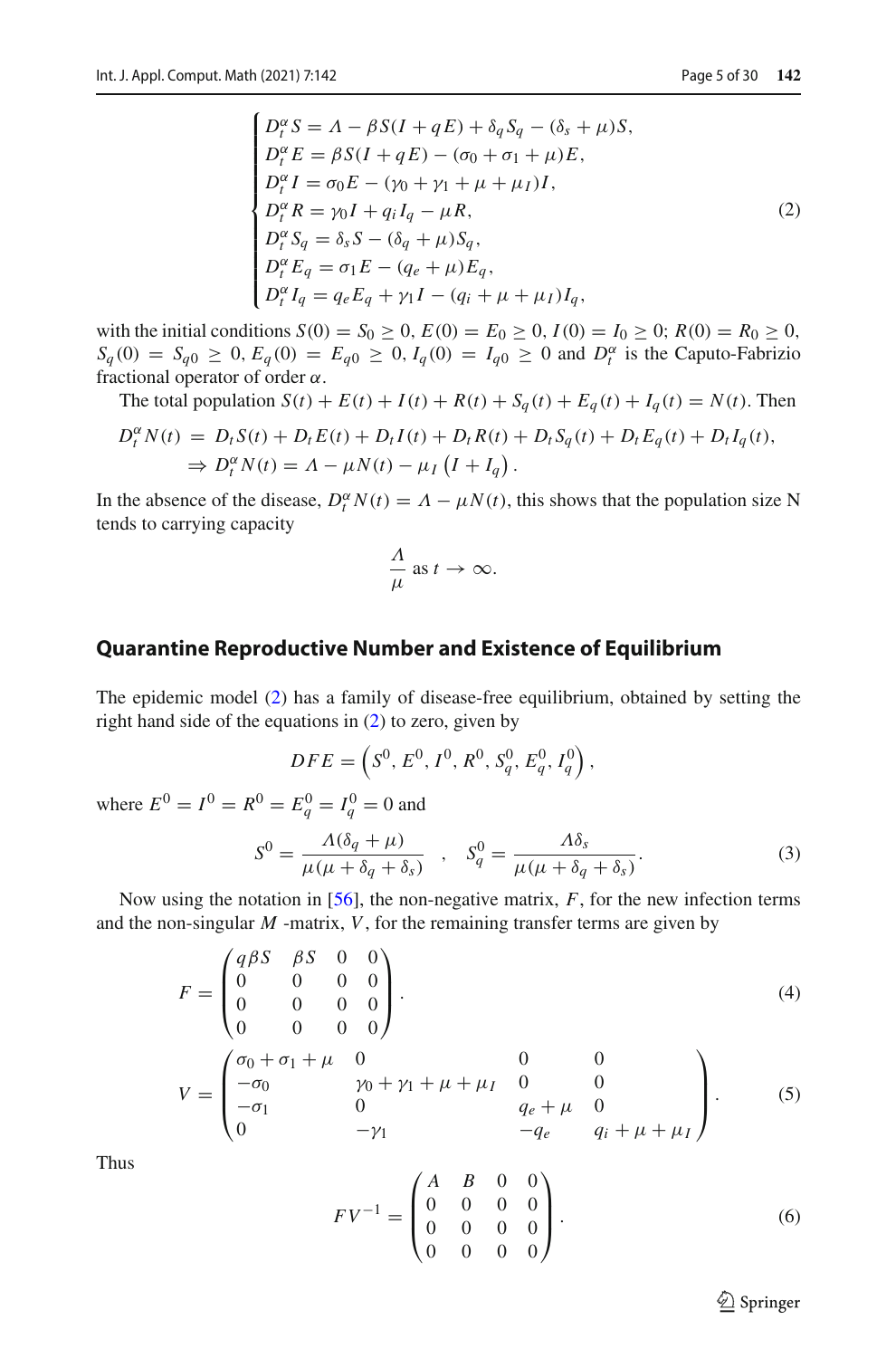where

$$
A = \frac{q\beta S^{0}}{\sigma_{0} + \sigma_{1} + \mu} + \frac{\beta S^{0} \sigma_{0}}{(\sigma_{0} + \sigma_{1} + \mu)(\gamma_{0} + \gamma_{1} + \mu + \mu_{I})} \quad \text{and } B = \frac{\beta S^{0}}{\gamma_{0} + \gamma_{1} + \mu + \mu_{I}}.
$$

The effective reproduction number (or quarantine-isolation reproduction number), denoted by  $\mathcal{R}_e$ , is given by  $\mathcal{R}_e = \rho \left( FV^{-1} \right)$  where  $\rho$  denotes the spectral radius. It follows that

<span id="page-5-0"></span>
$$
\mathcal{R}_e = \frac{\beta S^0 [q(\gamma_0 + \gamma_1 + \mu + \mu_I) + \sigma_0]}{(\sigma_0 + \sigma_1 + \mu)(\gamma_0 + \gamma_1 + \mu + \mu_I)}.
$$
\n(7)

The system [\(2\)](#page-4-0) has a unique endemic steady state

$$
ESS = (S^*, E^*, I^*, R^*, S_q^*, E_q^*, I_q^*)
$$

where

$$
S^* = \frac{S^0}{R_e}, \quad S_q = \frac{\delta_s}{\delta_q + \mu} S^*, \quad E^* = \frac{\Lambda(\delta_q + \mu) - \mu(\mu + \delta_s + \delta_q)}{(\sigma_0 + \sigma_1 + \mu)(\delta_q + \delta_s + \mu)} \frac{\Lambda}{R_e},
$$
  
\n
$$
E_q = \frac{\sigma_1}{q_e + \mu} E^*, \quad I^* = \frac{\sigma}{(\gamma_0 + \gamma_1 + \mu + \mu_I)} E^*;
$$
  
\n
$$
I_q^* = \frac{q_e \sigma_1(\gamma_0 + \gamma_1 + \mu + \mu_I) + \gamma_1 \sigma_0 (q_e + \mu)}{(q_i + \mu + \mu_I)(q_e + \mu)(\gamma_0 + \gamma_1 + \mu + \mu_I)} E^*.
$$

### **Existence and Uniqueness of a System of Solutions**

In this section, we prove the existence of the system of solutions by applying the fixed-point theorem.

Let  $\mathcal{H} = (C(J))^7$ , and  $C(J)$  be a Banach space of continuous  $J \subset \mathbb{R} \to \mathbb{R}$  valued functions on the interval *J* with the norm

$$
||(S, E, I, R, S_q, E_q, I_q)|| = ||S|| + ||E|| + ||I|| + ||R|| + ||S_q|| + ||E_q|| + ||I_q||,
$$

where  $\| \cdot \|$  denote the supremum norm in  $C(J)$ .

Now using the integral operator of fractional order introduced by Losada and Nieto Jorge and Juan  $[32]$  on the system  $(2)$ , we get

sleectfont

$$
S(t) - S(0) = \frac{2(1 - \alpha)}{(2 - \alpha)M(\alpha)} \{A - \beta S(t)(I(t) + qE(t)) + \delta_q S_q(t) - (\delta_s + \mu)S(t)\}\
$$
  
+ 
$$
\frac{2\alpha}{(2 - \alpha)M(\alpha)} \int_0^t \{A - \beta S(x)(I(x) + qE(x)) + \delta_q S_q(x) - (\delta_s + \mu)S(x)\} dx,
$$
  

$$
E(t) - E(0) = \frac{2(1 - \alpha)}{(2 - \alpha)M(\alpha)} \{ \beta S(t)(I(t) + qE(t)) - (\sigma_0 + \sigma_1 + \mu)E(t) \}
$$
  
+ 
$$
\frac{2\alpha}{(2 - \alpha)M(\alpha)} \int_0^t \{ \beta S(x)(I(x) + qE(x)) - (\sigma_0 + \sigma_1 + \mu)E(x) \} dx,
$$
  

$$
I(t) - I(0) = \frac{2(1 - \alpha)}{(2 - \alpha)M(\alpha)} \{ \sigma_0 E(t) - (\gamma_0 + \gamma_1 + \mu + \mu_1)I(t) \}
$$
  
+ 
$$
\frac{2\alpha}{(2 - \alpha)M(\alpha)} \int_0^t \{ \sigma_0 E(x) - (\gamma_0 + \gamma_1 + \mu + \mu_1)I(x) \} dx,
$$
  

$$
R(t) - R(0) = \frac{2(1 - \alpha)}{(2 - \alpha)M(\alpha)} \{ \gamma_0 I(t) + q_i I_q(t) - \mu R(t) \},
$$

 $\bigcirc$  Springer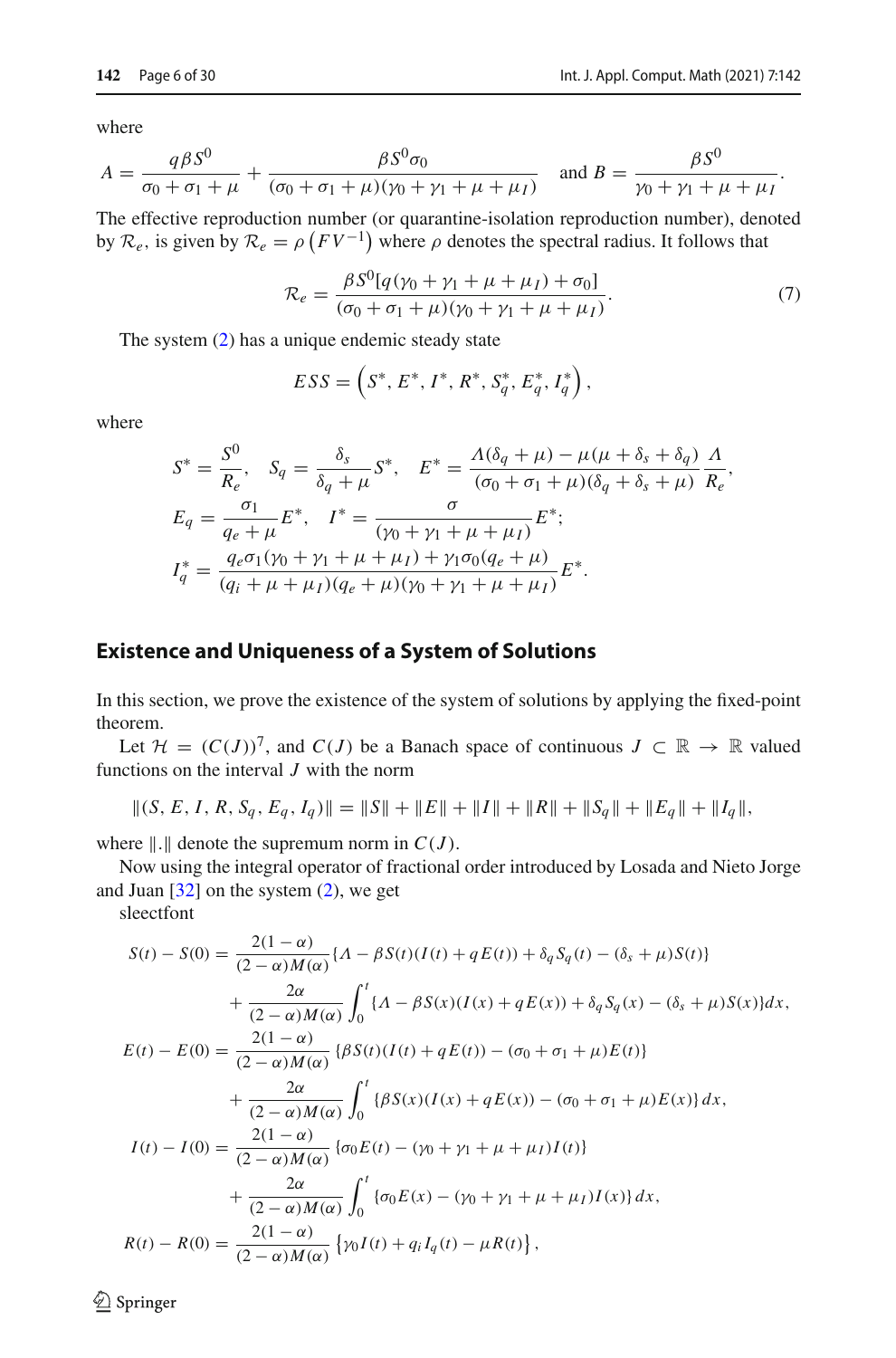$$
+\frac{2\alpha}{(2-\alpha)M(\alpha)}\int_0^t \left\{\gamma_0 I(x) + q_i I_q(x) - \mu R(x)\right\} dx,
$$
  
\n
$$
S_q(t) - S_q(0) = \frac{2(1-\alpha)}{(2-\alpha)M(\alpha)} \left\{\delta_s S(t) - (\delta_q + \mu)S_q(t)\right\}
$$
  
\n
$$
+\frac{2\alpha}{(2-\alpha)M(\alpha)} \int_0^t \left\{\delta_s S(x) - (\delta_q + \mu)S_q(x)\right\} dx,
$$
  
\n
$$
E_q(t) - E_q(0) = \frac{2(1-\alpha)}{(2-\alpha)M(\alpha)} \left\{\sigma_1 E(t) - (q_e + \mu)E_q(t)\right\}
$$
  
\n
$$
+\frac{2\alpha}{(2-\alpha)M(\alpha)} \int_0^t \left\{\sigma_1 E(x) - (q_e + \mu)E_q(x)\right\} dx,
$$
  
\n
$$
I_q(t) - I_q(0) = \frac{2(1-\alpha)}{(2-\alpha)M(\alpha)} \left\{q_e E_q(t) + \gamma_1 I(t) - (q_i + \mu + \mu_1)I_q(t)\right\}
$$
  
\n
$$
+\frac{2\alpha}{(2-\alpha)M(\alpha)} \int_0^t \left\{q_e E_q(x) + \gamma_1 I(x) - (q_i + \mu + \mu_1)I_q(x)\right\} dx.
$$

For simplicity,

$$
\Phi_1(t, S) = A - \beta S(t)(I(t) + qE(t)) + \delta_q S_q(t) - (\delta_s + \mu)S(t),
$$
  
\n
$$
\Phi_2(t, E) = \beta S(t)(I(t) + qE(t)) - (\sigma_0 + \sigma_1 + \mu)E(t),
$$
  
\n
$$
\Phi_3(t, I) = \sigma_0 E(t) - (\gamma_0 + \gamma_1 + \mu + \mu_I)I(t),
$$
  
\n
$$
\Phi_4(t, R) = \gamma_0 I(t) + q_i I_q(t) - \mu R(t),
$$
  
\n
$$
\Phi_5(t, S_q) = \delta_s S(t) - (\delta_q + \mu) S_q(t),
$$
  
\n
$$
\Phi_6(t, E_q) = \sigma_1 E(t) - (q_e + \mu) E_q(t),
$$
  
\n
$$
\Phi_7(t, I_q) = q_e E_q(t) + \gamma_1 I(t) - (q_i + \mu + \mu_I) I_q(t).
$$

To prove the following theorems, we will assume that  $||S(t)|| \le c_1$ ,  $||E(t)|| \le c_2$ ,  $||I(t)|| \le$  $c_3$ ,  $||R(t)|| \le c_4$ ,  $||S_q(t)|| \le c_5$ ,  $||E_q(t)|| \le c_6$ , and  $||I_q(t)|| \le c_7$  where  $c_i$ ,  $i = 1, ..., 7$ , are some positive constants. Denote

$$
L_1 = \beta c_3 + q \beta c_2 + \delta_s + \mu, \quad L_2 = q \beta c_1 + \sigma_0 + \sigma_1 + \mu,
$$
  
\n
$$
L_3 = \gamma_0 + \gamma_1 + \mu + \mu_I, \quad L_4 = \mu, \quad L_5 = \delta_s + \mu, \quad L_6 = q_e + \mu, \quad L_7 = q_i + \mu + \mu_I.
$$

**Theorem 3** *The kernels*  $\Phi_i$  ( $i = 1, ..., 7$ )*, satisfy the Lipschitz condition and contraction if the inequality given below holds*

$$
0 \le L_i < 1, \text{ for } i = 1, \dots, 7. \tag{8}
$$

*Proof* Let  $S_1$  and  $S_2$  be two functions, then

$$
\begin{aligned} \|\Phi_1(t, S_1) - \Phi_1(t, S_2)\| &= \|(-\beta I(t) - q\beta E(t) - (\delta_s + \mu))\,(S_1 - S_2)\| \\ &\leq [\beta\, \|I\| + q\beta\, \|E\| + (\delta_s + \mu)\| \, \|S_1(t) - S_2(t)\| \\ &\leq (\beta c_3 + q\beta c_2 + \delta_s + \mu)\, \|S_1(t) - S_2(t)\| \, .\end{aligned}
$$

Thus

<span id="page-6-0"></span>
$$
\|\Phi_1(t, S_1) - \Phi_1(t, S_2)\| \le L_1 \|S_1(t) - S_2(t)\|.
$$
 (9)

Hence, for  $\Phi_1$  the Lipschitz condition is obtained. Similarly for  $\Phi_2$ ,  $\Phi_3$ ,  $\Phi_4$ ,  $\Phi_5$ ,  $\Phi_6$ , and  $\Phi$ <sub>7</sub> the Lipschiz condition can be easily verified and given below:

$$
\|\Phi_2(t, E_1) - \Phi_2(t, E_2)\| \le L_2 \|E_1(t) - E_2(t)\|,
$$

 $\bigcirc$  Springer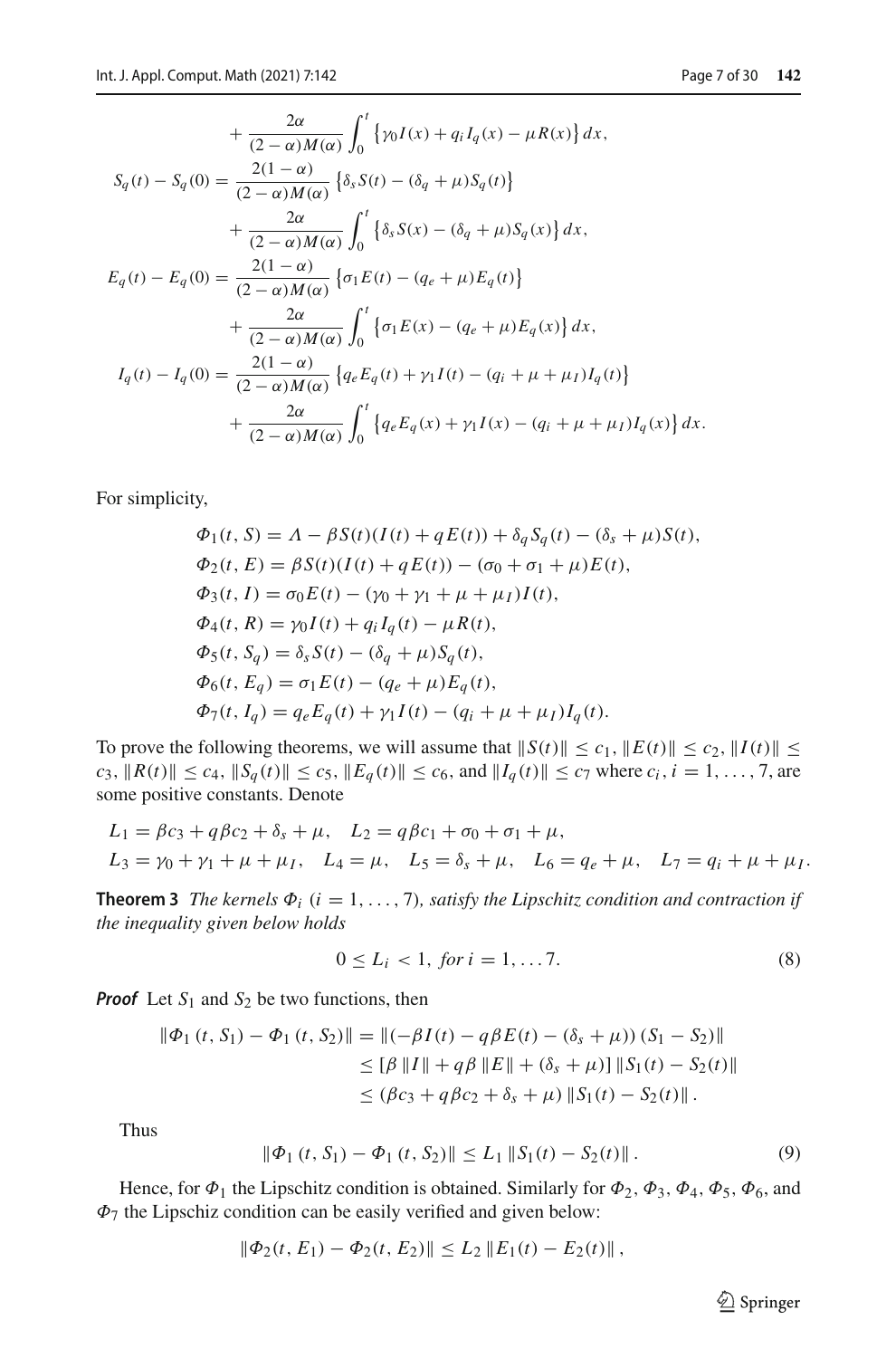$$
\|\Phi_3(t, I_1) - \Phi_3(t, I_2)\| \le L_3 \|I_1(t) - I_2(t)\|,
$$
  

$$
\|\Phi_4(t, R_1) - \Phi_4(t, R_2)\| \le L_4 \|R_1(t) - R_2(t)\|,
$$
  

$$
\|\Phi_5(t, S_{q1}) - \Phi_5(t, S_{q2})\| \le L_5 \|S_{q1}(t) - S_{q2}(t)\|,
$$
  

$$
\|\Phi_6(t, E_{q1}) - \Phi_6(t, E_{q2})\| \le L_6 \|E_{q1}(t) - E_{q2}(t)\|,
$$
  

$$
\|\Phi_7(t, I_{q1}) - \Phi_7(t, I_{q2})\| \le L_7 \|I_{q1}(t) - I_{q2}(t)\|,
$$

<span id="page-7-0"></span> $\Box$ 

Now we write the system [\(2\)](#page-4-0) in the following recursive form:

$$
\begin{cases}\nS_n(t) = \frac{2(1-\alpha)}{(2-\alpha)M(\alpha)} \Phi_1(t, S_{n-1}) + \frac{2\alpha}{(2-\alpha)M(\alpha)} \int_0^t \Phi_1(x, S_{n-1}) dx, \\
E_n(t) = \frac{2(1-\alpha)}{(2-\alpha)M(\alpha)} \Phi_2(t, E_{n-1}) + \frac{2\alpha}{(2-\alpha)M(\alpha)} \int_0^t \Phi_2(x, E_{n-1}) dx, \\
I_n(t) = \frac{2(1-\alpha)}{(2-\alpha)M(\alpha)} \Phi_3(t, I_{n-1}) + \frac{2\alpha}{(2-\alpha)M(\alpha)} \int_0^t \Phi_3(x, I_{n-1}) dx, \\
R_n(t) = \frac{2(1-\alpha)}{(2-\alpha)M(\alpha)} \Phi_4(t, R_{n-1}) + \frac{2\alpha}{(2-\alpha)M(\alpha)} \int_0^t \Phi_4(x, R_{n-1}) dx, \\
S_{q,n}(t) = \frac{2(1-\alpha)}{(2-\alpha)M(\alpha)} \Phi_5(t, S_{q,n-1}) + \frac{2\alpha}{(2-\alpha)M(\alpha)} \int_0^t \Phi_5(x, S_{q,n-1}) dx, \\
E_{q,n}(t) = \frac{2(1-\alpha)}{(2-\alpha)M(\alpha)} \Phi_6(t, E_{q,n-1}) + \frac{2\alpha}{(2-\alpha)M(\alpha)} \int_0^t \Phi_6(x, E_{q,n-1}) dx, \\
I_{q,n}(t) = \frac{2(1-\alpha)}{(2-\alpha)M(\alpha)} \Phi_7(t, I_{q,n-1}) + \frac{2\alpha}{(2-\alpha)M(\alpha)} \int_0^t \Phi_7(x, I_{q,n-1}) dx.\n\end{cases} (10)
$$

The initial conditions are

 $S_0(t) = S(0), E_0(t) = E(0), I_0(t) = (0), R_0(t) = R(0), S_{q,0}(t) = S_q(0), E_{q,0}(t) = E_q(0)$ and  $I_{q,0} = I_q(0)$ .

Then we get the following expressions for the difference between the successive terms:

$$
W_n^1(t) = S_n(t) - S_{n-1}(t) = \frac{2(1-\alpha)}{(2-\alpha)M(\alpha)} (\Phi_1(t, S_{n-1}) - \Phi_1(t, S_{n-2}))
$$
  
+ 
$$
\frac{2\alpha}{(2-\alpha)M(\alpha)} \int_0^t (\Phi_1(x, S_{n-1}) - \Phi_1(x, S_{n-2})) dx,
$$
 (11)

$$
W_n^2(t) = E_n(t) - E_{n-1}(t) = \frac{2(1-\alpha)}{(2-\alpha)M(\alpha)} (\Phi_2(t, E_{n-1}) - \Phi_2(t, E_{n-2})) + \frac{2\alpha}{(2-\alpha)M(\alpha)} \int_0^t (\Phi_2(x, E_{n-1}) - \Phi_2(x, E_{n-2})) dx,
$$
\n(12)

$$
W_n^3(t) = I_n(t) - I_{n-1}(t) = \frac{2(1-\alpha)}{(2-\alpha)M(\alpha)} (\Phi_3(t, I_{n-1}) - \Phi_3(t, I_{n-2}))
$$
  
+ 
$$
\frac{2\alpha}{(2-\alpha)M(\alpha)} \int_0^t (\Phi_3(x, I_{n-1}) - \Phi_3(x, I_{n-2})) dx,
$$
 (13)

$$
W_n^4(t) = R_n(t) - R_{n-1}(t) = \frac{2(1-\alpha)}{(2-\alpha)M(\alpha)} \left( \Phi_4(t, R_{n-1}) - \Phi_4(t, R_{n-2}) \right)
$$

$$
+ \frac{2\alpha}{(2-\alpha)M(\alpha)} \int_0^t \left( \Phi_4(x, R_{n-1}) - \Phi_4(x, R_{n-2}) \right) dx,
$$
(14)

$$
W_n^5(t) = S_{q,n}(t) - S_{n-1}(t) = \frac{2(1-\alpha)}{(2-\alpha)M(\alpha)} \left( \Phi_5 \left( t, S_{q,n-1} \right) - \Phi_5 \left( t, S_{q,n-2} \right) \right) + \frac{2\alpha}{(2-\alpha)M(\alpha)} \int_0^t \left( \Phi_5 \left( x, S_{q,n-1} \right) - \Phi_5(x, S_{q,n-2}) \right) dx,
$$
 (15)

 $\hat{Z}$  Springer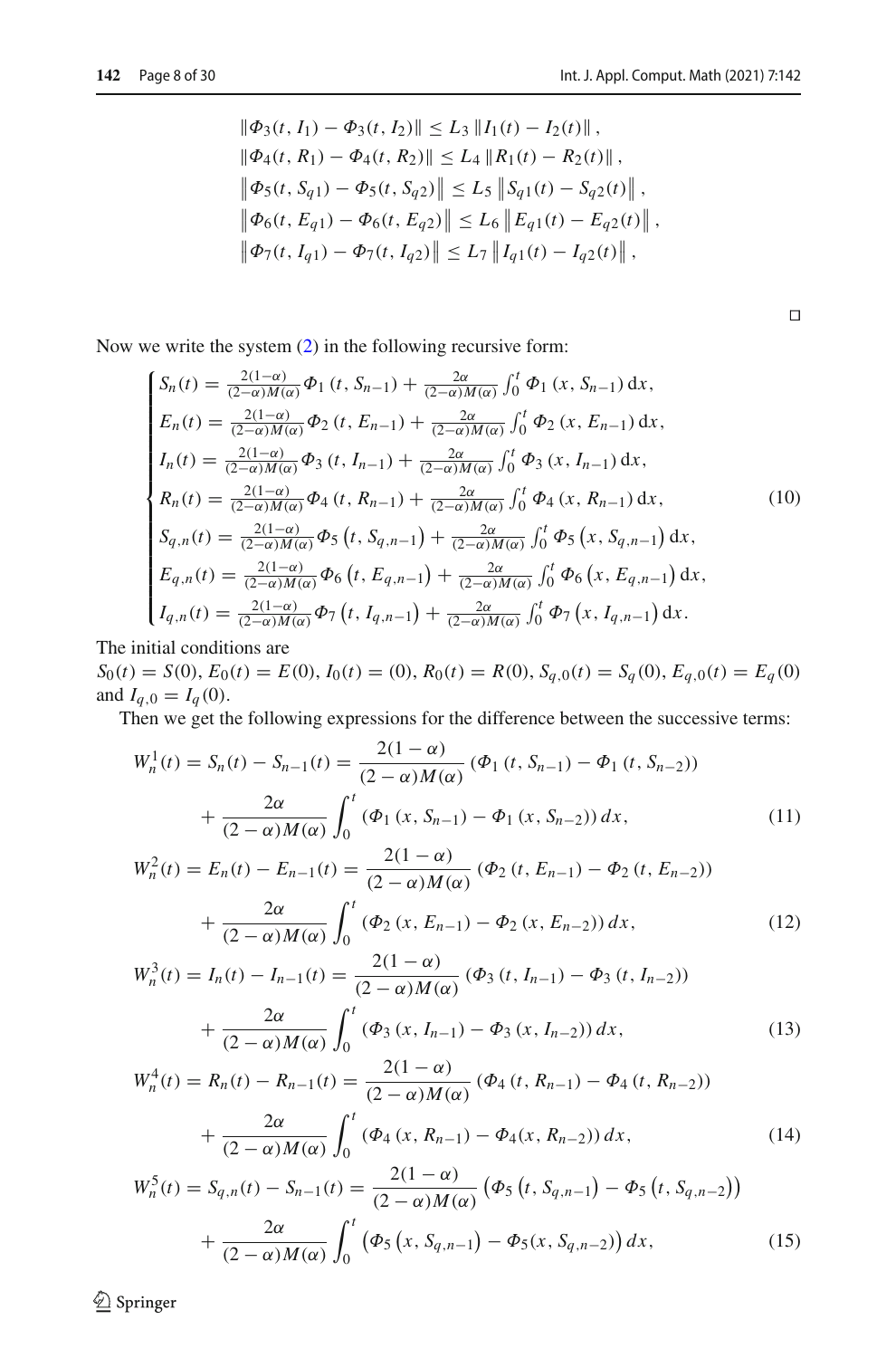$$
W_n^6(t) = E_{q,n}(t) - E_{q,n-1}(t) = \frac{2(1-\alpha)}{(2-\alpha)M(\alpha)} \left( \Phi_6 \left( t, E_{q,n-1} \right) - \Phi_6(t, E_{q,n-2}) \right) + \frac{2\alpha}{(2-\alpha)M(\alpha)} \int_0^t \left( \Phi_6 \left( x, E_{q,n-1} \right) - \Phi_6 \left( x, E_{q,n-2} \right) \right) dx, \tag{16}
$$

$$
W_n^7(t) = I_{q,n}(t) - I_{q,n-1}(t) = \frac{2(1-\alpha)}{(2-\alpha)M(\alpha)} \left( \Phi_7 \left( t, I_{q,n-1} \right) - \Phi_7 \left( t, I_{q,n-2} \right) \right) + \frac{2\alpha}{(2-\alpha)M(\alpha)} \int_0^t \left( \Phi_7 \left( x, I_{q,n-1} \right) - \Phi_7 \left( x, I_{q,n-2} \right) \right) dx.
$$
 (17)

Taking the norm on both side of the Eq.  $(11)$ , applying triangular inequality and using the Lipschitz condition proved in [\(9\)](#page-6-0) we obtained

$$
\|W_n^1(t)\| = \|S_n(t) - S_{n-1}(t)\|
$$
  
\n
$$
\leq \frac{2(1-\alpha)}{(2-\alpha)M(\alpha)} L_1 \|S_{n-1} - S_{n-2}\| + \frac{2\alpha}{(2-\alpha)M(\alpha)} L_1 \int_0^t \|S_{n-1} - S_{n-2}\| dx.
$$

Then, we have

<span id="page-8-0"></span>
$$
\|W_n^1(t)\| \le \frac{2(1-\alpha)}{(2-\alpha)M(\alpha)} L_1 \|W_{n-1}^1(t)\| + \frac{2\alpha}{(2-\alpha)M(\alpha)} L_1 \int_0^t \|W_{n-1}^1(x)\| dx. \tag{18}
$$

Similarly, for the remaining equations of the system, we obtain the following results:

$$
\|W_n^2(t)\| \le \frac{2(1-\alpha)}{(2-\alpha)M(\alpha)} L_2 \|W_{n-1}^2(t)\| + \frac{2\alpha}{(2-\alpha)M(\alpha)} L_2 \int_0^t \|W_{n-1}^2(x)\| dx, \quad (19)
$$

$$
\|W_n^3(t)\| \le \frac{2(1-\alpha)}{(2-\alpha)M(\alpha)} L_3 \|W_{n-1}^3(t)\| + \frac{2\alpha}{(2-\alpha)M(\alpha)} L_3 \int_0^t \|W_{n-1}^3(x)\| dx, \quad (20)
$$

$$
\|W_n^4(t)\| \le \frac{2(1-\alpha)}{(2-\alpha)M(\alpha)} L_4 \|W_{n-1}^4(t)\| + \frac{2\alpha}{(2-\alpha)M(\alpha)} L_4 \int_0^t \|W_{n-1}^4(x)\| dx, \quad (21)
$$

$$
\left\|W_n^5(t)\right\| \le \frac{2(1-\alpha)}{(2-\alpha)M(\alpha)} L_5 \left\|W_{n-1}^5(t)\right\| + \frac{2\alpha}{(2-\alpha)M(\alpha)} L_5 \int_0^t \left\|W_{n-1}^5(x)\right\| dx, \quad (22)
$$

$$
\|W_n^6(t)\| \le \frac{2(1-\alpha)}{(2-\alpha)M(\alpha)} L_6 \|W_{n-1}^6(t)\| + \frac{2\alpha}{(2-\alpha)M(\alpha)} L_6 \int_0^t \|W_{n-1}^6(x)\| dx, \quad (23)
$$

$$
\|W_n^7(t)\| \le \frac{2(1-\alpha)}{(2-\alpha)M(\alpha)} L_7 \|W_{n-1}^7(t)\| + \frac{2\alpha}{(2-\alpha)M(\alpha)} L_7 \int_0^t \|W_{n-1}^7(x)\| dx, \quad (24)
$$

Immediately, in view of the above results, we state the following theorem.

**Theorem 4** *The solution of the C F—fractional model given in [\(2\)](#page-4-0) will exist and be unique if we can find some t*<sub>0</sub> *such that* 

<span id="page-8-2"></span>
$$
\frac{2(1-\alpha)}{(2-\alpha)M(\alpha)}L_i + \frac{2\alpha t_0}{(2-\alpha)M(\alpha)}L_i < 1, \text{ for } i = 1, 2, ..., 7.
$$
 (25)

*Proof* As the functions  $S(t)$ ,  $E(t)$ ,  $I(t)$ ,  $R(t)$ ,  $S_q(t)$ ,  $I_q(t)$  and  $E_q(t)$  are bounded and fulfill Lipschitz condition. So, by considering Eqs.  $(18)$ – $(24)$ , we obtain the following relations:

<span id="page-8-1"></span> $\bigcirc$  Springer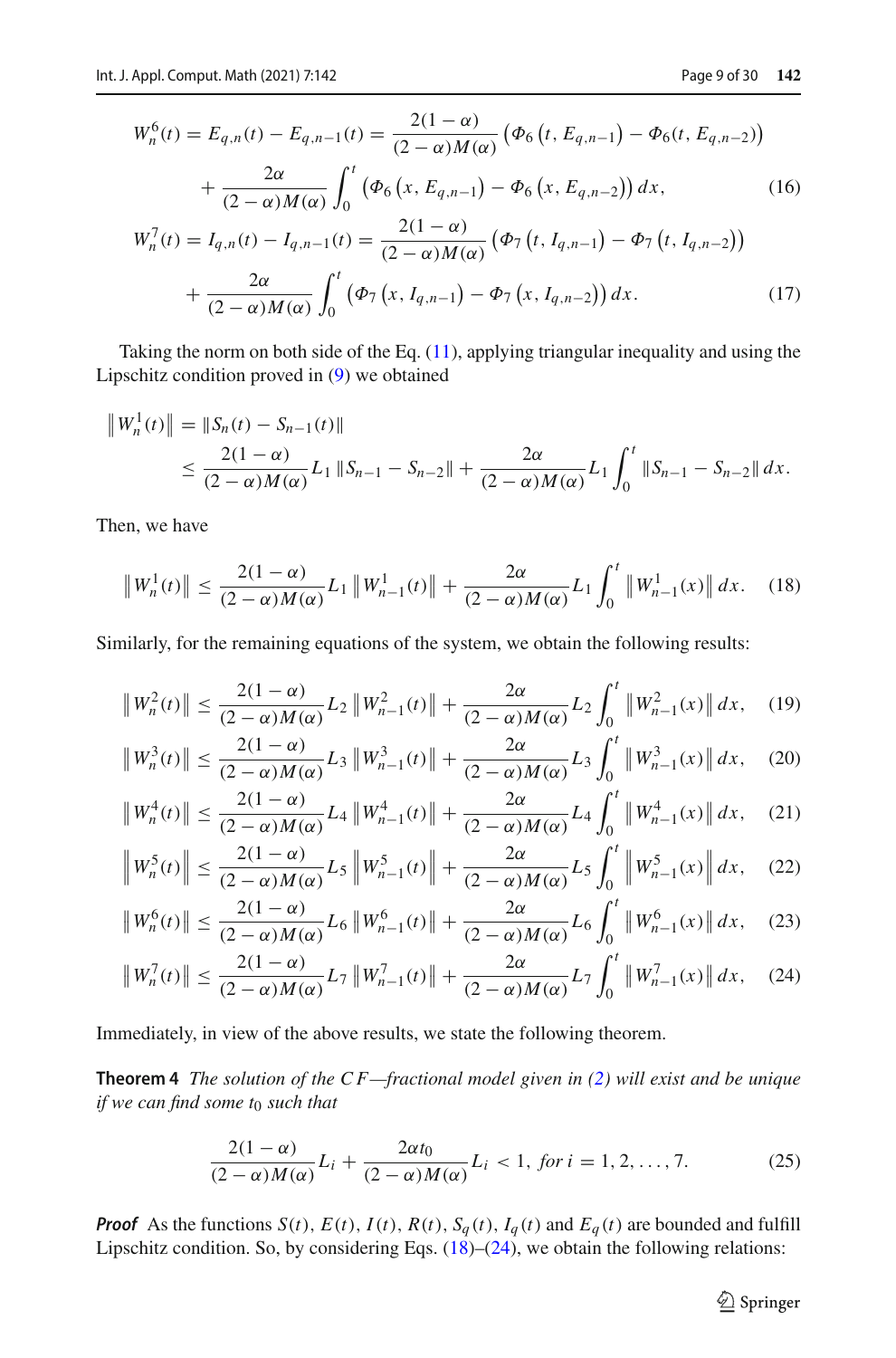$$
\|W_n^1(t)\| \le \|S_n(0)\| \left[ \frac{2(1-\alpha)}{(2-\alpha)M(\alpha)} L_1 + \frac{2\alpha t_0}{(2-\alpha)M(\alpha)} L_1 \right]^n,
$$
  

$$
\|W_n^2(t)\| \le \|E_n(0)\| \left[ \frac{2(1-\alpha)}{(2-\alpha)M(\alpha)} L_2 + \frac{2\alpha t_0}{(2-\alpha)M(\alpha)} L_2 \right]^n,
$$
  

$$
\|W_n^3(t)\| \le \|I_n(0)\| \left[ \frac{2(1-\alpha)}{(2-\alpha)M(\alpha)} L_3 + \frac{2\alpha t_0}{(2-\alpha)M(\alpha)} L_3 \right]^n,
$$
  

$$
\|W_n^4(t)\| \le \|R_n(0)\| \left[ \frac{2(1-\alpha)}{(2-\alpha)M(\alpha)} L_4 + \frac{2\alpha t_0}{(2-\alpha)M(\alpha)} L_4 \right]^n,
$$
  

$$
\|W_n^5(t)\| \le \|S_{q,n}(0)\| \left[ \frac{2(1-\alpha)}{(2-\alpha)M(\alpha)} L_5 + \frac{2\alpha t_0}{(2-\alpha)M(\alpha)} L_5 \right]^n,
$$
  

$$
\|W_n^6(t)\| \le \|E_{q,n}(0)\| \left[ \frac{2(1-\alpha)}{(2-\alpha)M(\alpha)} L_6 + \frac{2\alpha t_0}{(2-\alpha)M(\alpha)} L_6 \right]^n,
$$
  

$$
\|W_n^7(t)\| \le \|I_{q,n}(0)\| \left[ \frac{2(1-\alpha)}{(2-\alpha)M(\alpha)} L_7 + \frac{2\alpha t_0}{(2-\alpha)M(\alpha)} L_7 \right]^n.
$$

Thus, the proof the existence and continuity of the solutions is completed. To show that the above functions are solutions of system [\(2\)](#page-4-0), we set as follows:

$$
S(t) - S(0) = S_n(t) - B_n^1(t),
$$
  
\n
$$
E(t) - E(0) = E_n(t) - B_n^2(t),
$$
  
\n
$$
I(t) - I(0) = I_n(t) - B_n^3(t),
$$
  
\n
$$
R(t) - R(0) = R_n(t) - B_n^4(t),
$$
  
\n
$$
S_q(t) - S_q(0) = S_{q,n}(t) - B_n^5(t),
$$
  
\n
$$
E_q(t) - E_q(0) = E_{q,n}(t) - B_n^6(t),
$$
  
\n
$$
I_q(t) - I_q(0) = S_{q,n}(t) - B_n^7(t).
$$

Therefore, we have

$$
\|B_n^1(t)\| \le \frac{2(1-\alpha)}{(2-\alpha)M(\alpha)} \|(\Phi_1(t, S) - \Phi_1(t, S_{n-1}))\| + \frac{2\alpha}{(2-\alpha)M(\alpha)} \int_0^t \|(\Phi_1(y, S) - \Phi_1(y, S_{n-1}))\| dy, \le \frac{2(1-\alpha)}{(2-\alpha)M(\alpha)} L_1 \|S - S_{n-1}\| + \frac{2\alpha t}{(2-\alpha)M(\alpha)} L_1 \|S - S_{n-1}\|. \tag{26}
$$

On using this process recursively, it yields

$$
\|B_n^1(t)\| \le \left(\frac{2(1-\alpha)}{(2-\alpha)M(\alpha)} + \frac{2\alpha}{(2-\alpha)M(\alpha)}t\right)^{n+1}L_1^{n+1}c_1.
$$

where  $c_1$  is a positive constant. Then at  $t_0$ , we have

$$
\|B_n^1(t)\| \le \left(\frac{2(1-\alpha)}{(2-\alpha)M(\alpha)} + \frac{2\alpha t_0}{(2-\alpha)M(\alpha)}\right)^{n+1} L_1^{n+1}c_1.
$$

Now taking the limit as *n* tends to infinity, we get

$$
\|B_n^1(t)\| \to 0.
$$

 $\hat{Z}$  Springer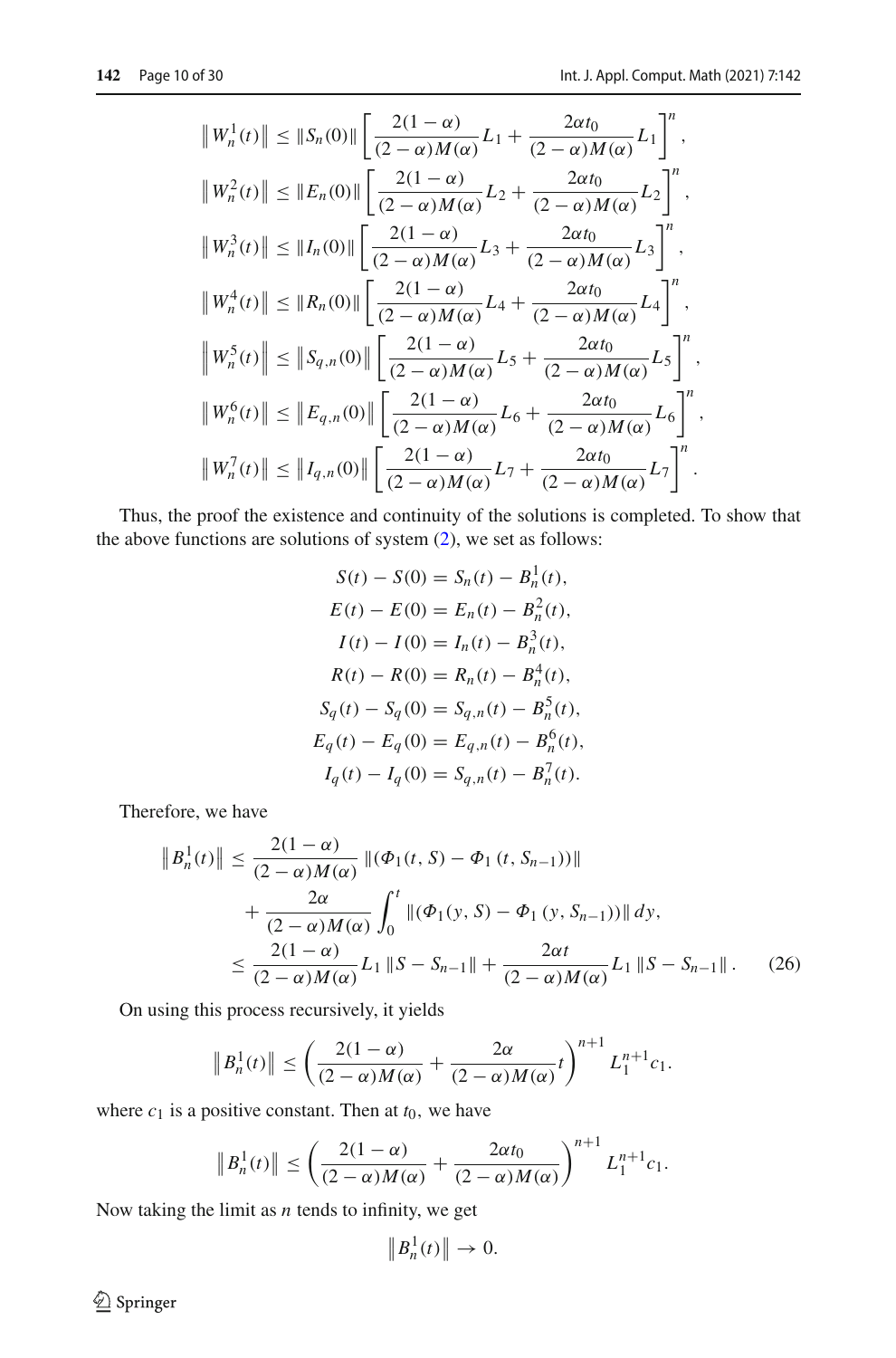$$
\left\|B_n^i(t)\right\| \to 0, \text{ for } i = 2, \dots, 7.
$$

Hence, proof of existence is verified.

Next to show the uniqueness of the solution of the model [\(2\)](#page-4-0), suppose on the contrary that there exists another set of solutions  $S_1(t)$ ,  $E_1(t)$ ,  $I_1(t)$ ,  $R_1(t)$ ,  $S_{q,1}(t)$ ,  $E_{q,1}(t)$  and  $I_{q,1}(t)$ then

$$
S(t) - S_1(t) = \frac{2(1 - \alpha)}{(2 - \alpha)M(\alpha)} (\Phi_1(t, S) - \Phi_1(t, S_1))
$$
  
+ 
$$
\frac{2\alpha}{(2 - \alpha)M(\alpha)} \int_0^t (\Phi_1(y, S) - \Phi_1(y, S_1)) dy.
$$

Applying norm in the above equation, we get

$$
||S(t) - S_1(t)|| \le \frac{2(1-\alpha)}{(2-\alpha)M(\alpha)} ||\Phi_1(t, S) - \Phi_1(t, S_1)||
$$
  
+ 
$$
\frac{2\alpha}{(2-\alpha)M(\alpha)} \int_0^t ||(\Phi_1(y, S) - \Phi_1(y, S_1))|| dy.
$$

By employing the Lipschitz condition of kernel, we have

$$
\|S(t) - S_1(t)\| \le \frac{2(1-\alpha)}{(2-\alpha)M(\alpha)} L_1 \|S(t) - S_1(t)\| + \frac{2\alpha}{(2-\alpha)M(\alpha)} L_1 t \|S(t) - S_1(t)\|.
$$

It gives

$$
\|S(t)-S_1(t)\|\left(1-\frac{2(1-\alpha)}{(2-\alpha)M(\alpha)}L_1-\frac{2\alpha}{(2-\alpha)M(\alpha)}L_1t\right)\leq 0.
$$

Clearly  $S(t) = S_1(t)$  if

$$
1 - \frac{2(1 - \alpha)}{(2 - \alpha)M(\alpha)}L_1 - \frac{2\alpha}{(2 - \alpha)M(\alpha)}L_1 t > 0.
$$
 (27)

Employing the same procedure, we get

 $E(t) = E_1(t), I(t) = I_1(t), R(t) = R_1(t), S_q(t) = S_{q,1}(t), E_q(t) = E_{q,1}(t)$  and  $I_q(t) = I_{q,1}(t)$ .

Hence the solution is unique if condition  $(25)$  is satisfied.

#### **Numerical Scheme**

In this Section, we present a numerical solution of the fractional order model [\(2\)](#page-4-0). Then The numerical simulations are obtained using the proposed scheme for Adams-Bashforth. For this purpose we use the fractional *m*-step Adams Bashforth method to approximate the CF-fractional integral operator and to obtain an iterative scheme,

Consider the Caputo-Fabrizio fractional differential equation

<span id="page-10-0"></span>
$$
\begin{cases} {}^{CF}D_t^{\alpha}(x(t)) = f(t, x(t)), & 0 < \alpha < 1, \\ x(0) = x_0. \end{cases}
$$
 (28)

 $\hat{\mathfrak{D}}$  Springer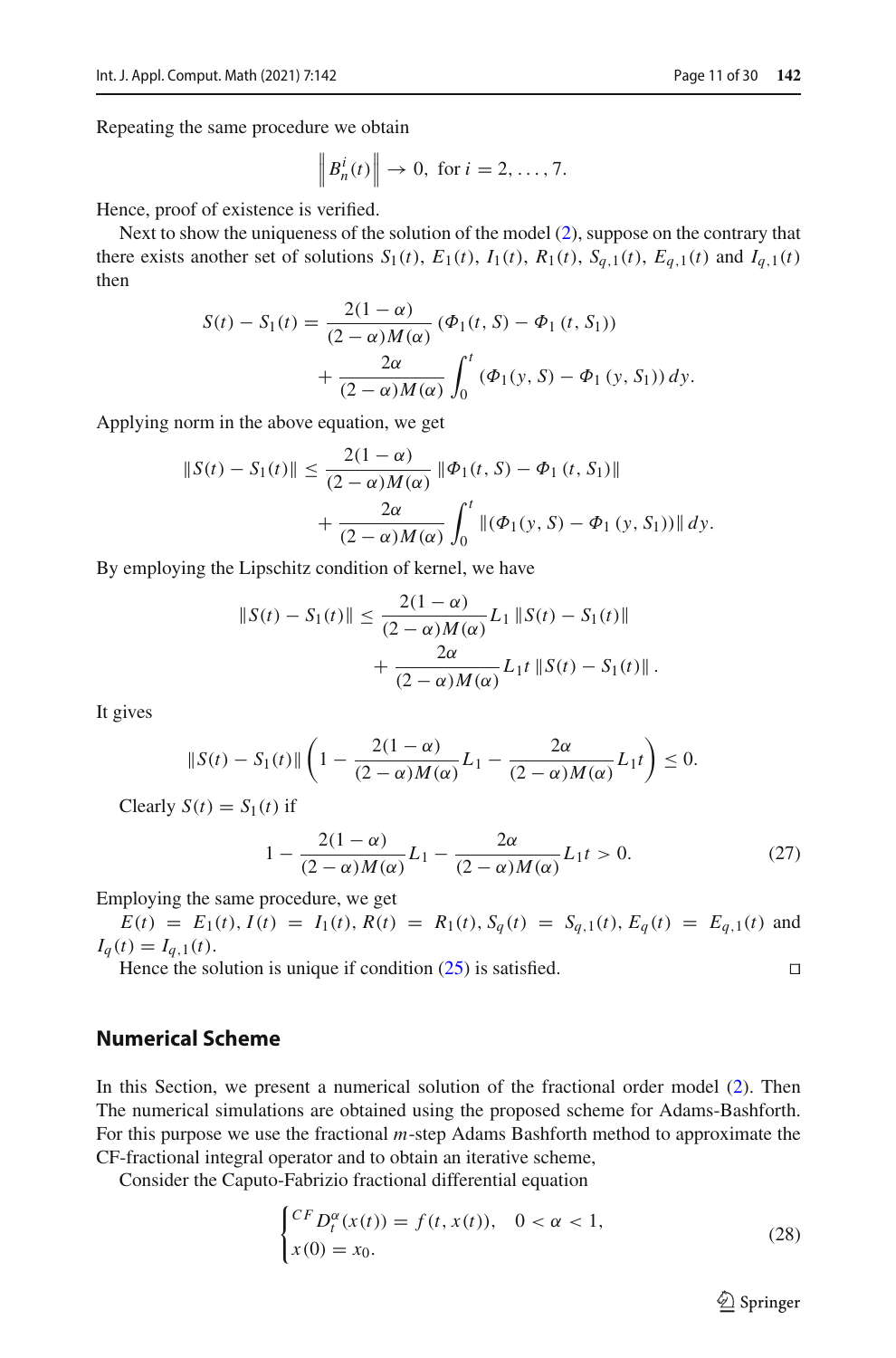Now applying the fractional integral to system  $(28)$  we get:

$$
x(t) - x(0) = \frac{1 - \alpha}{M(\alpha)} f(t, x(t)) + \frac{\alpha}{M(\alpha)} \int_0^t f(\tau, x(\tau))d\tau.
$$

At  $t = t_{n+1}$ , and  $t = t_n$  for  $n = 1, 2, 3, ...$ , we have

<span id="page-11-1"></span>
$$
x(t_{n+1}) - x(0) = \frac{1 - \alpha}{M(\alpha)} f(t_n, x(t_n)) + \frac{\alpha}{M(\alpha)} \int_0^{t_{n+1}} f(\tau, x(\tau)) d\tau,
$$
 (29)

and

<span id="page-11-0"></span>
$$
x(t_n) - x(0) = \frac{1 - \alpha}{M(\alpha)} f(t_{n-1}, x(t_{n-1})) + \frac{\alpha}{M(\alpha)} \int_0^{t_n} f(\tau, x(\tau)) d\tau.
$$
 (30)

Subtracting [\(30\)](#page-11-0) from [\(29\)](#page-11-1), the following equation obtained

$$
x(t_{n+1}) - x(t_n) = \frac{1-\alpha}{M(\alpha)} \{f(t_n, x(t_n)) - f(t_{n-1}, x_{n-1})\} + \frac{\alpha}{M(\alpha)} \int_{t_n}^{t_{n+1}} f(t, x(t)) dt.
$$

The function  $f(t, x(t))$  can be approximated over  $[t_n, t_{n+1}]$ , for  $n = 0, 1, 2, ...$ , and  $h = t_{n+1} - t_n$  using the interpolation polynomial of Lagrange of degree *m*, we have

$$
f(t, x(t)) \approx P(t, x(t)) = \sum_{j=n-m}^{n} L_j(t) f(t_j, x_j),
$$

where  $L_j$  are the Lagrange functions on the  $(m + 1)$  points  $\{t_{n-m}, \ldots, t_{n-1}, t_n\}$  and given by

$$
L_j(t) = \prod_{\substack{k=n-m \\ k \neq j}}^n \frac{t - t_k}{t_j - t_k},
$$

Therefore, the integral becomes

$$
\int_{t_n}^{t_{n+1}} f(t, x(t))dt \approx \int_{t_{n+s-1}}^{t_{n+s}} P(t, x(t))dt
$$
  
= 
$$
\int_{t_n}^{t_{n+1}} \sum_{j=n-m}^{n} L_j(t) f(t_j, x_j) dt
$$
  
= 
$$
\sum_{j=n-m}^{n} f(t_j, x_j) \int_{t_n}^{t_{n+1}} L_j(t) dt.
$$

Thus

$$
x(t_{n+1}) - x(t_n) = \frac{1 - \alpha}{M(\alpha)} \{f(t_n, x(t_n)) - f(t_{n-1}, x_{n-1})\} + \frac{\alpha}{M(\alpha)} \sum_{j=n-m}^{n} f(t_j, x_j) \int_{t_n}^{t_{n+1}} L_j(t) dt.
$$

This method is known as m-step Adams–Bashforth method, for  $m = 1$  we obtain the CF-fractional second-order Adams-Bashforth method (see also [\[11\]](#page-27-18))

 $\circled{2}$  Springer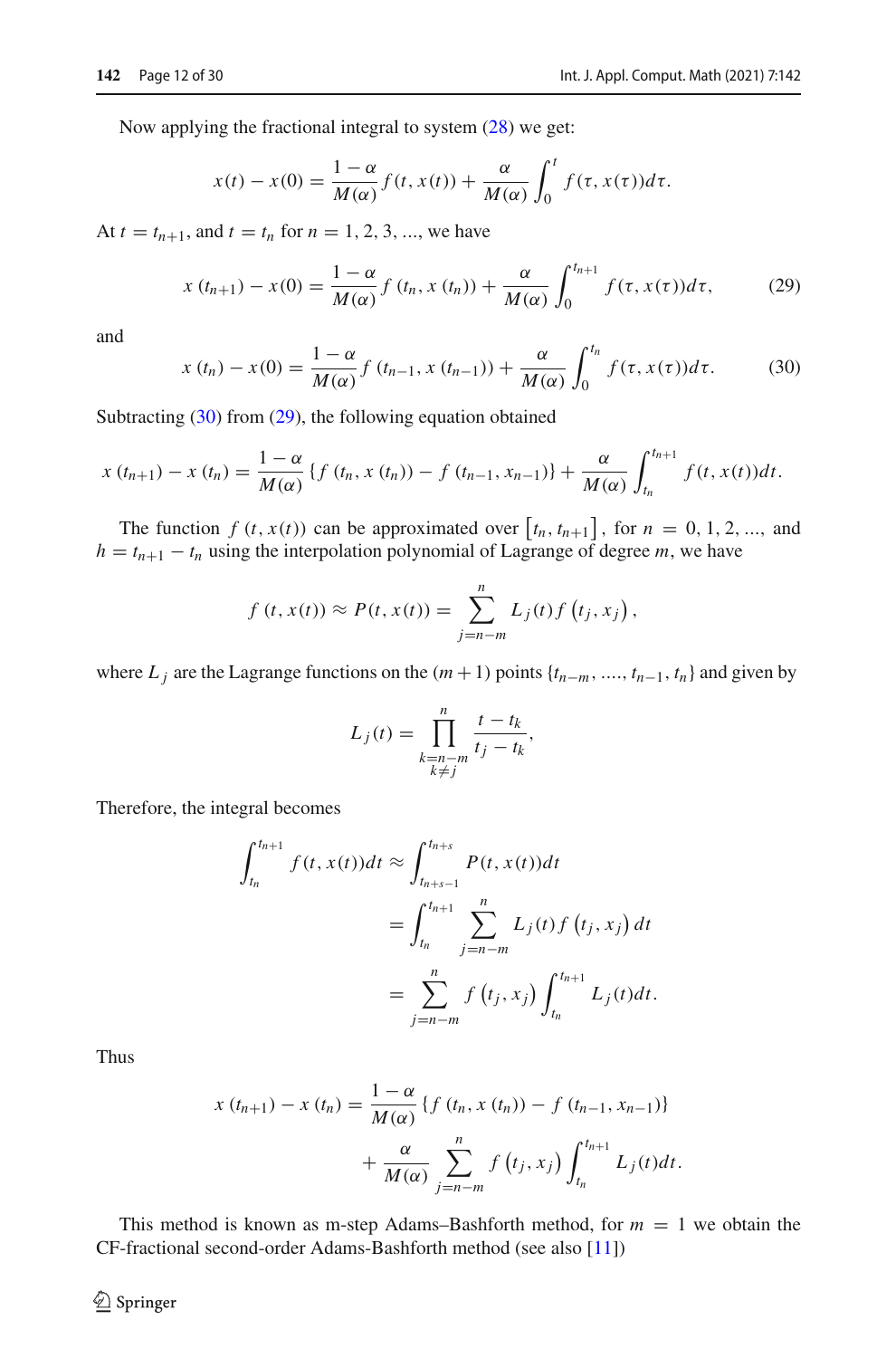

<span id="page-12-0"></span>**Fig. 2** Graphical representation of numerical solution for susceptible  $S(t)$  and Exposed  $E(t)$  at various fractional order of the considered model. Parameter values used are as given in Table [1](#page-16-0)

$$
x_{n+1} = x_n + \frac{2 - 2\alpha + 3\alpha h}{2M(\alpha)} f(t_n, x_n) + \frac{2 - 2\alpha + \alpha h}{2M(\alpha)} f(t_{n-1}, x_{n-1}).
$$

For  $m = 2$  we obtain the CF-fractional three-order Adams-Bashforth method (see also Moore et al. [\[39](#page-28-19)])

<sup>2</sup> Springer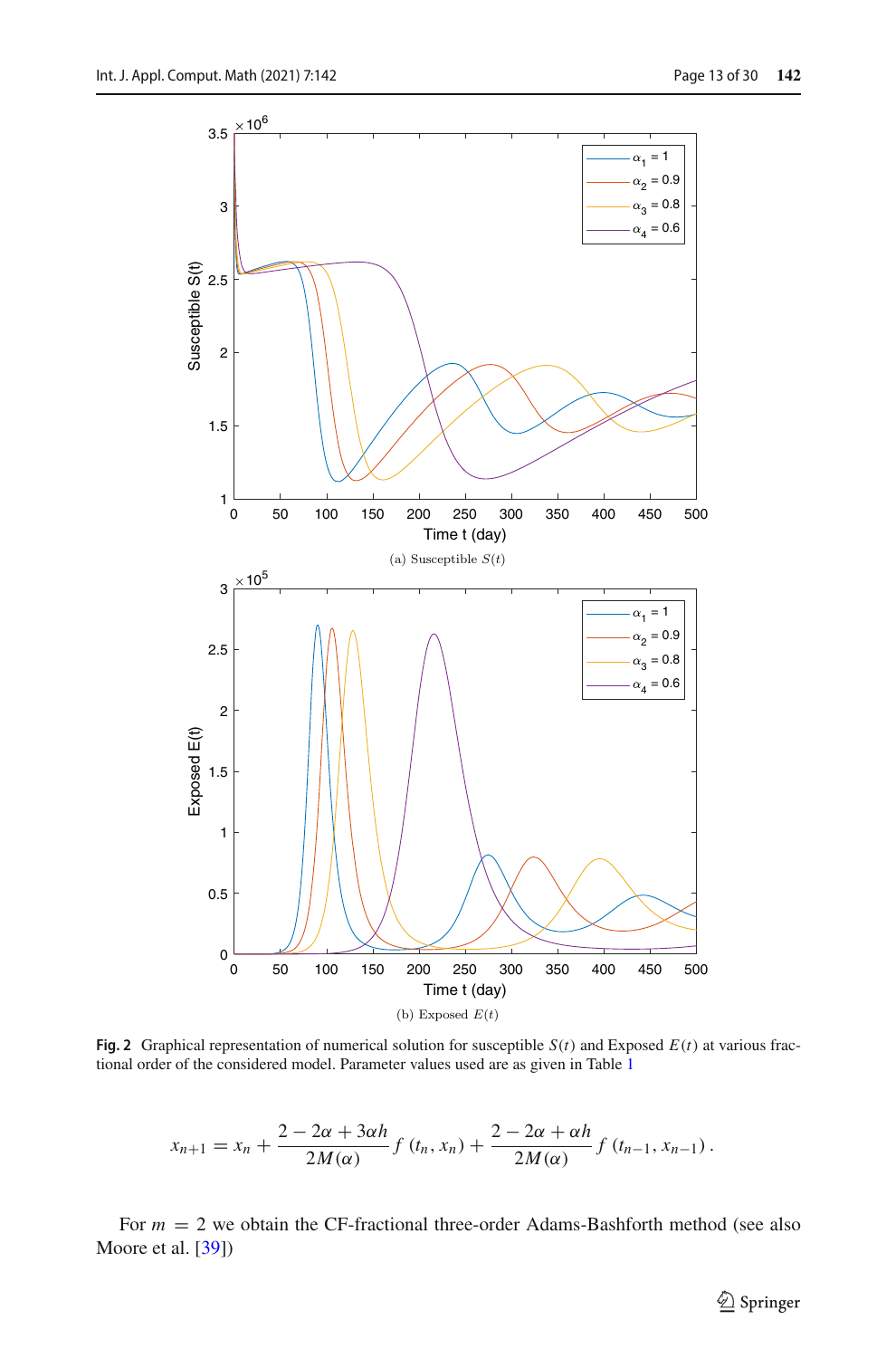

<span id="page-13-0"></span>**Fig. 3** Graphical representation of numerical solution for Infected  $I(t)$  and Recovered  $R(t)$  at various fractional order of the considered model. Parameter values used are as given in Table [1](#page-16-0)

$$
x_{n+1} = x_n + \left(\frac{1-\alpha}{M(\alpha)} + \frac{23\alpha h}{12M(\alpha)}\right) f(t_n, x_n) - \left(\frac{1-\alpha}{M(\alpha)} + \frac{16\alpha h}{12M(\alpha)}\right) f(t_{n-1}, x_{n-1}) + \frac{5\alpha h}{12M(\alpha)} f(t_{n-2}, x_{n-2}).
$$

 $\underline{\textcircled{\tiny 2}}$  Springer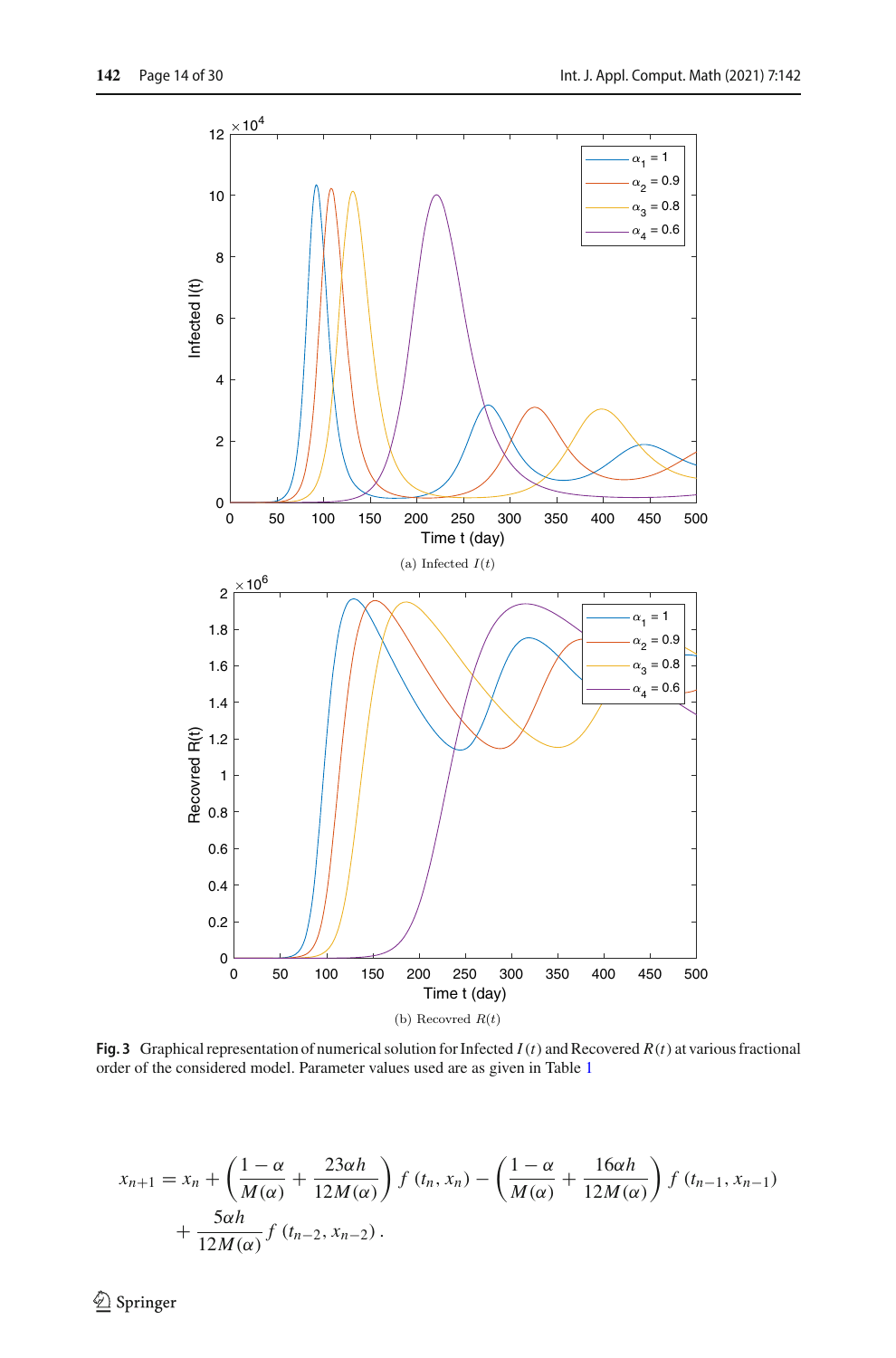

<span id="page-14-0"></span>**Fig. 4** Graphical representation of numerical solution for Susceptible quarantined  $S_q(t)$  and Exposed quarantined *Eq* (*t*) at various fractional order of the considered model. Parameter values used are as given in Table [1.](#page-16-0) The initial conditions are the same of the Section 7.2

For  $m = 3$  we obtain the CF-fractional four-order Adams-Bashforth method

$$
x_{n+1} = x_n + \left(\frac{1-\alpha}{M(\alpha)} + \frac{55\alpha h}{24M(\alpha)}\right) f(t_n, x_n) - \left(\frac{1-\alpha}{M(\alpha)} + \frac{59\alpha h}{24M(\alpha)}\right) f(t_{n-1}, x_{n-1}) + \frac{37\alpha h}{24M(\alpha)} f(t_{n-2}, x_{n-2}) - \frac{9\alpha h}{24M(\alpha)} f(t_{n-3}, x_{n-3}).
$$

<sup>2</sup> Springer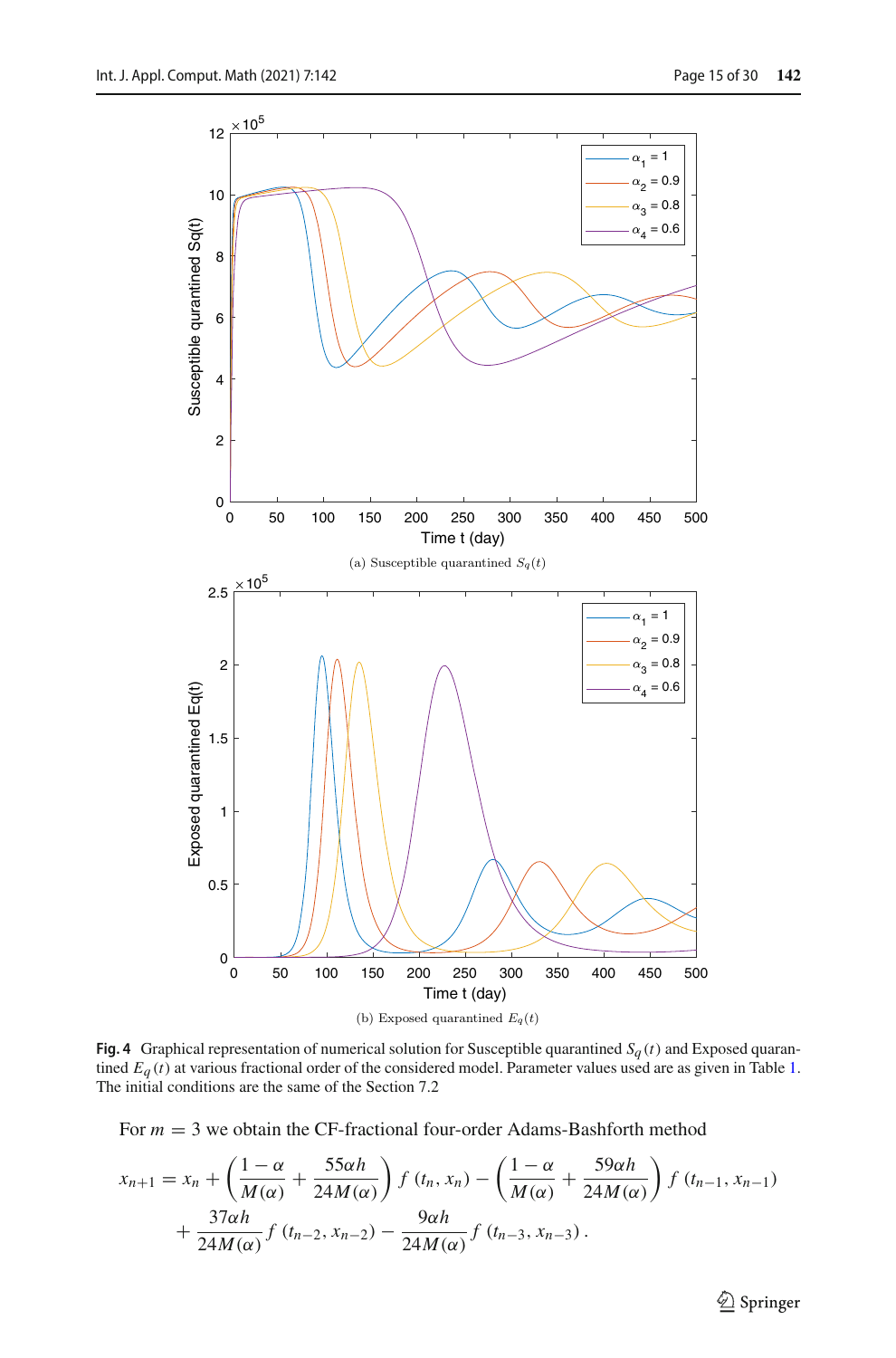

<span id="page-15-0"></span>**Fig. 5** Graphical representation of numerical solution for Infected isolated *Iq* (*t*) at various fractional order of the considered model. Parameter values used are as given in Table [1.](#page-16-0) The initial conditions are the same of the Section 7.2

It should be noted that when  $\alpha = 1$  this method reduces to the classical Adams–Bashforth m-step method.

The truncation error for the m-step formula can be estimated by using the error estimate for the Lagrange interpolating polynomial, namely,

$$
f(t, x(t)) = P_m(t) + E_m(t)
$$
 where  

$$
E_m(t) = \prod_{j=n-m}^{n} (t - t_j) \frac{f^{(m+1)}(\xi_n, x(\xi_n))}{(m+1)!}; \quad \xi_n \in [t_{n-m}, t_n].
$$

Then we have

$$
\int_{t_n}^{t_{n+1}} E_m(t)dt = \frac{f^{(m+1)}(\xi_n, x(\xi_n))}{(m+1)!} \int_{t_n}^{t_{n+1}} \prod_{j=n-m}^n (t-t_j) dt
$$

a simple calculation shows that the last quantity is bounded by

$$
C_m = \frac{ch^{m+2}}{(m+1)!}.
$$

where *c* is a constant only depends on *f* and *m*.

Now using 4-step fractional Adams–Bashforth scheme to obtain numerical solutions of the fractional model  $(2)$  we get for the first equation in  $(2)$  the following scheme:

$$
S_{n+1} = S_n + \tilde{h}_1(\alpha)\Phi_1(t_n, S_n) + \tilde{h}_2(\alpha)\Phi_1(t_{n-1}, S_{n-1}) + \tilde{h}_3(\alpha)\Phi_1(t_{n-2}, S_{n-2})
$$
  
+  $\tilde{h}_4(\alpha)\Phi_1(t_{n-3}, S_{n-3}).$ 

 $\bigcirc$  Springer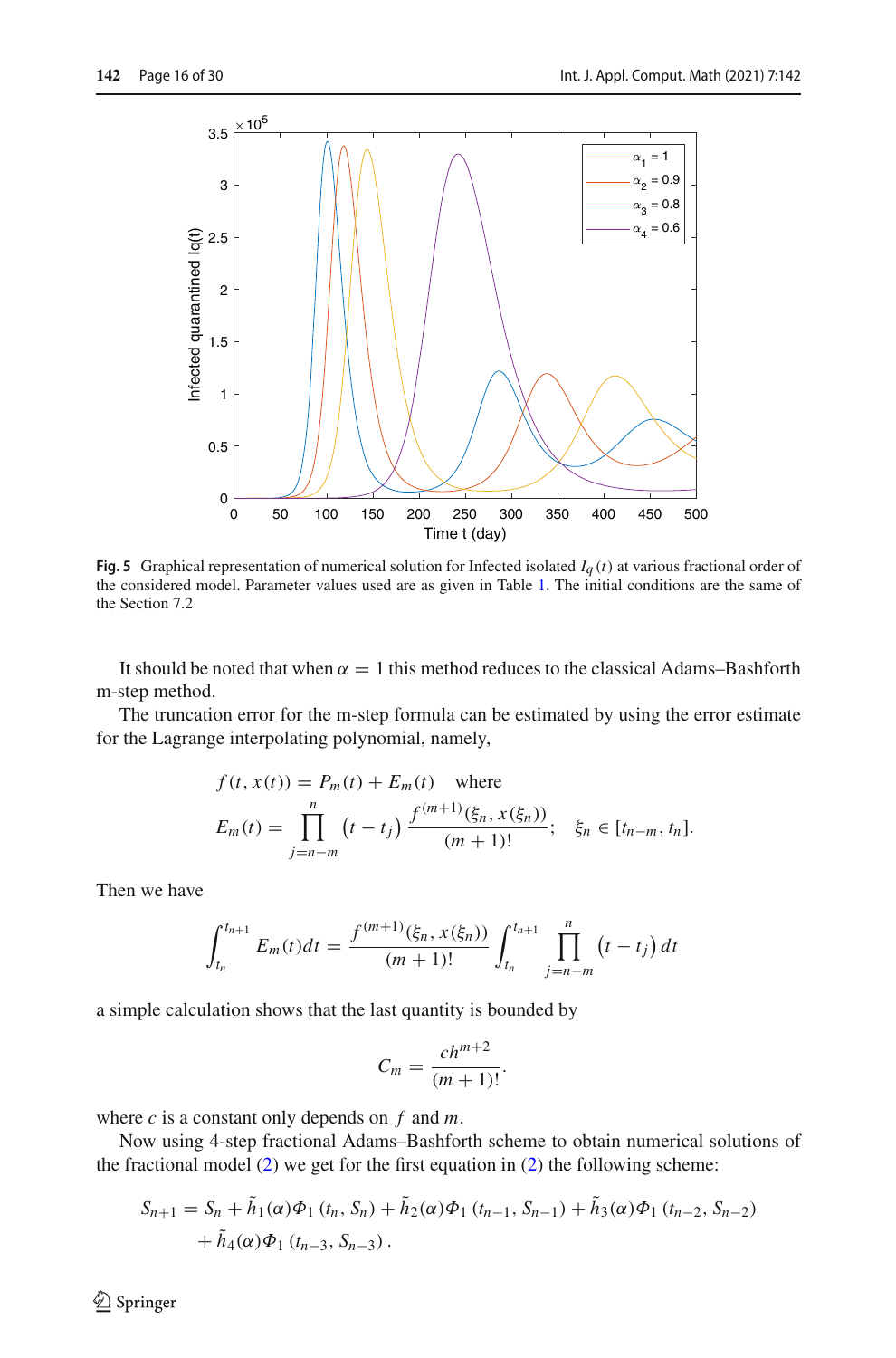|                          | Table 1 Parameter of the model used in the simulation |        |                                |                  |
|--------------------------|-------------------------------------------------------|--------|--------------------------------|------------------|
| Parameters               | ription                                               | V alue | Confidence interval            | Source           |
|                          | uitment rate<br>Recn                                  | 0.008N | $\begin{array}{c} \end{array}$ | Assumed          |
|                          | Transmission incidence rate                           | 0.74   | [0.2, 2]                       | Assumed          |
|                          | Quarantine rate of susceptible                        | 0.28   | $[0,1]$                        | $[61]$           |
|                          | Rate which quarantined susceptible return to S        | 0.071  | $[0,1]$                        | [40]             |
|                          | The fraction of transmission rate for exposed         | 0.63   | $[0,1]$                        | $\overline{61}$  |
| R                        | Recovery rate of infected                             | 0.33   | $\left[0,1\right]$             | [50]             |
|                          | Recovery rate of isolated infected                    | 0.12   | [0, 1]                         | [50]             |
| $\ddot{q}$               | COVID-19 Death rate                                   | 0.001  |                                | Assumed          |
| $\mu$                    | Natural death rate                                    | 0.007  |                                | [55]             |
| $\overline{\mathcal{L}}$ | isolation rate of infected                            | 0.13   | [0,1]                          | [50]             |
| $\overline{\sigma}$      | Quarantine rate of exposed                            | 0.16   | $[0,1]$                        | Assumed          |
| $\delta$                 | Rate of exposed individuals to the infected           | 0.183  | [1/14, 1/2]                    | [13, 35, 64, 65] |
|                          | Rate exposed individuals to the isolated class        | 0.183  | 1/14, 1/2                      | [13, 35, 64, 65] |
|                          |                                                       |        |                                |                  |

<span id="page-16-0"></span>Table 1 Parameter of the model used in the simulation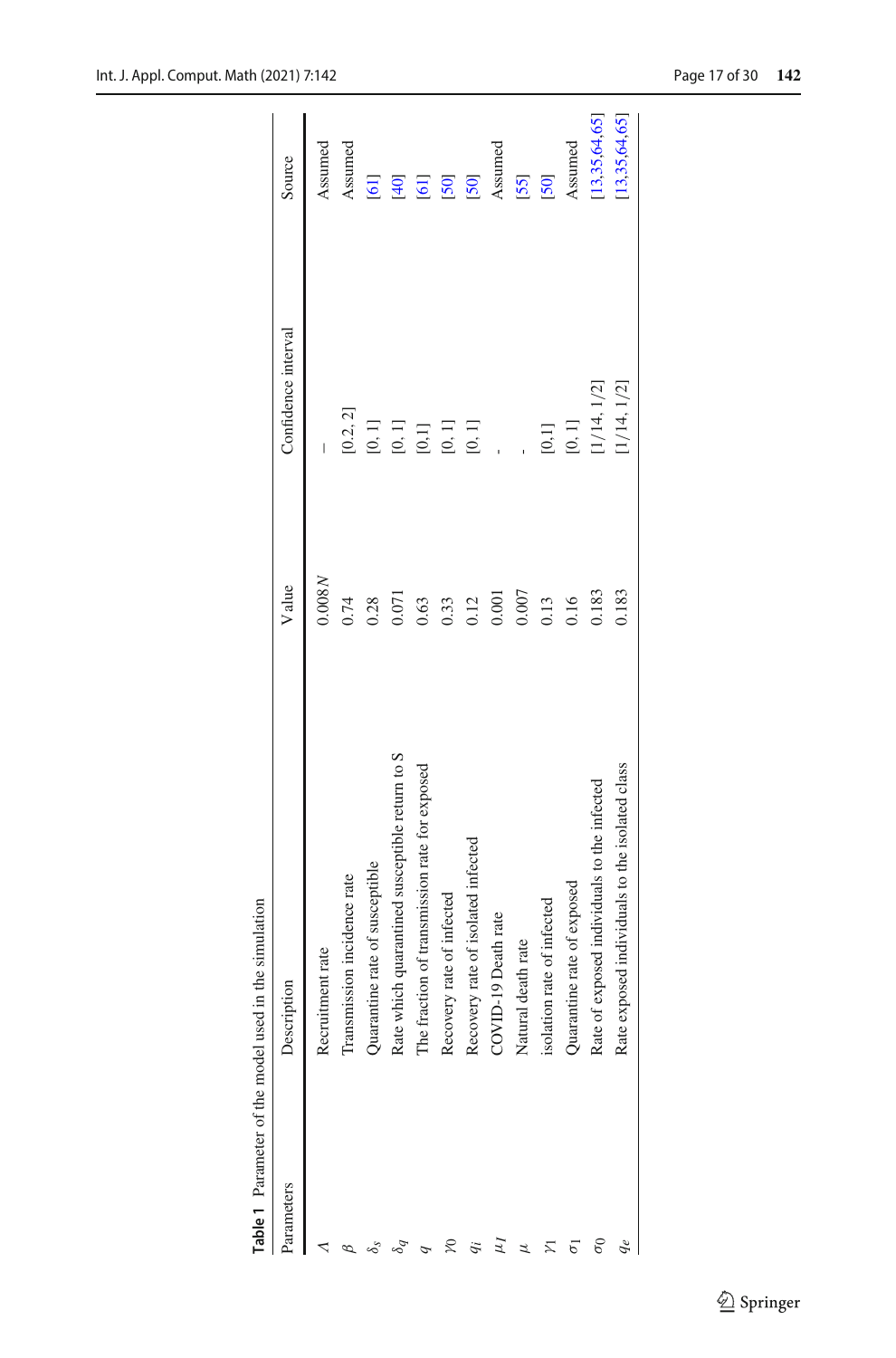

<span id="page-17-1"></span>**Fig. 6** Contour shows the variation of  $R_e$  for different parameter values: **a** shows the variation of  $R_0$  for different values for  $\beta$  and  $\delta_s$ , **b** shows the variation of  $R_0$  for different values for  $\beta$  and  $\sigma_1$  and the lower heat map **c** shows the variation of  $R_0$  for different values for  $\beta$  and  $\gamma_1$ 

where

<span id="page-17-0"></span>
$$
\tilde{h}_1(\alpha) = \frac{1 - \alpha}{M(\alpha)} + \frac{55\alpha h}{24M(\alpha)}; \quad \tilde{h}_2(\alpha) = -\frac{1 - \alpha}{M(\alpha)} - \frac{59\alpha h}{24M(\alpha)};
$$
\n
$$
\tilde{h}_3(\alpha) = \frac{37\alpha h}{24M(\alpha)} \text{and } \tilde{h}_4(\alpha) = -\frac{9\alpha h}{24M(\alpha)}.
$$
\n(31)

similarly for the other equations, thus, desired numerical approach is obtained for CFfractional model.

## **Numerical Simulation and Calibration of the Model**

In this Section, we illustrate the numerical results for the fractional model [\(2\)](#page-4-0) for different values of fractional order  $\alpha$  to analyze the influence of fractional order on the disease dynamics. Some numerical simulations with the Caputo–Fabrizio operator for the fractional COVID-19 virus model are presented using the fractional version of Adams-Bashforth four-step method.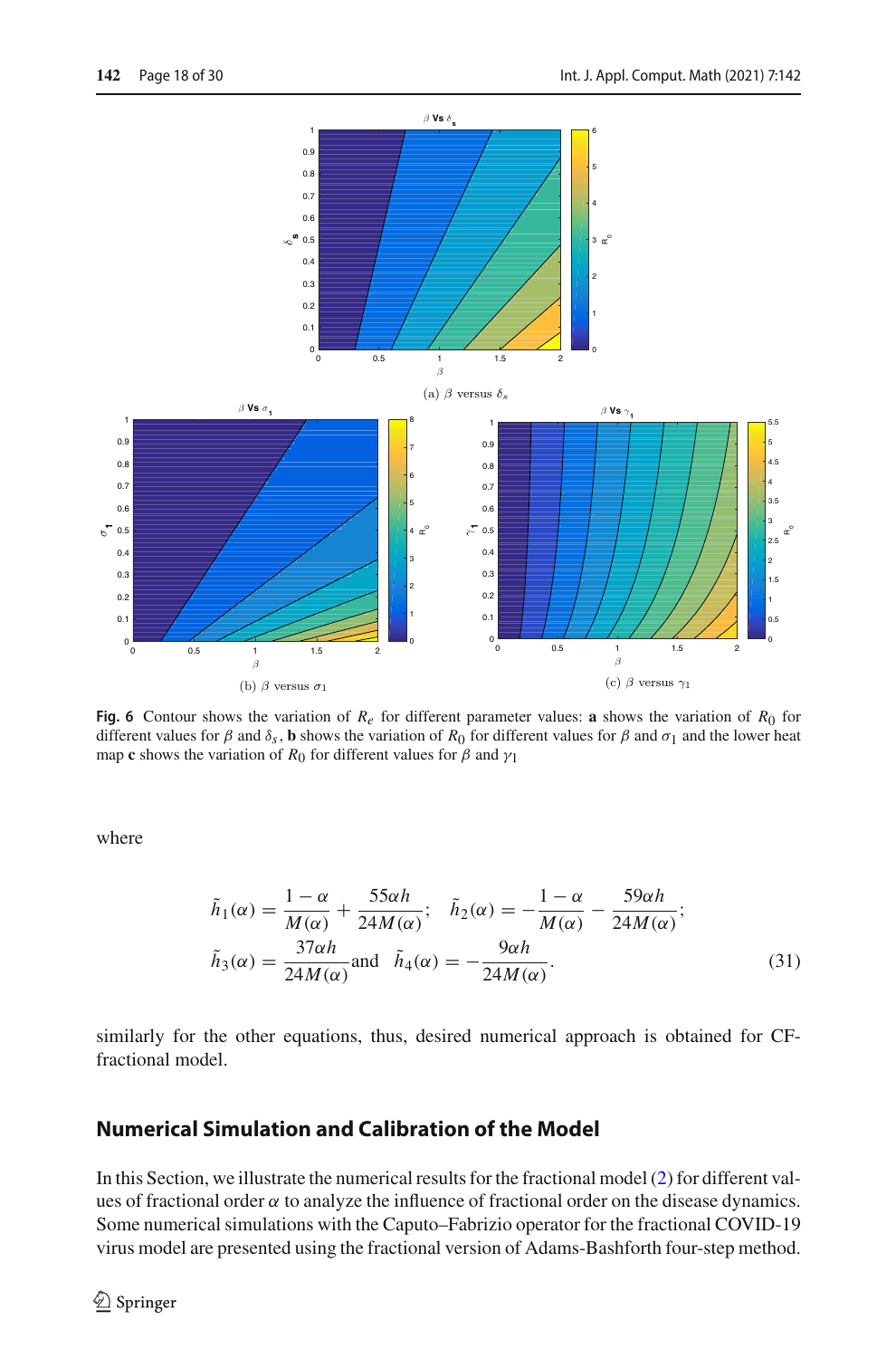

<span id="page-18-0"></span>**Fig. 7** Illustration of the impact of quarantine rate  $\delta_s$  on the dynamics of the infected (*I*) for two values of  $\alpha$ . All other parameters are given in the Table [1.](#page-16-0) The initial conditions are the same of the Section 7.2

#### **Estimation of Model Parameters and Best Fit of Fractional Orders**

The model calibration problem seeks to estimate the model parameters which, to some extent, make the model response as close as possible to the observed values (real data), for that using the Least Squares method to predict the model parameters.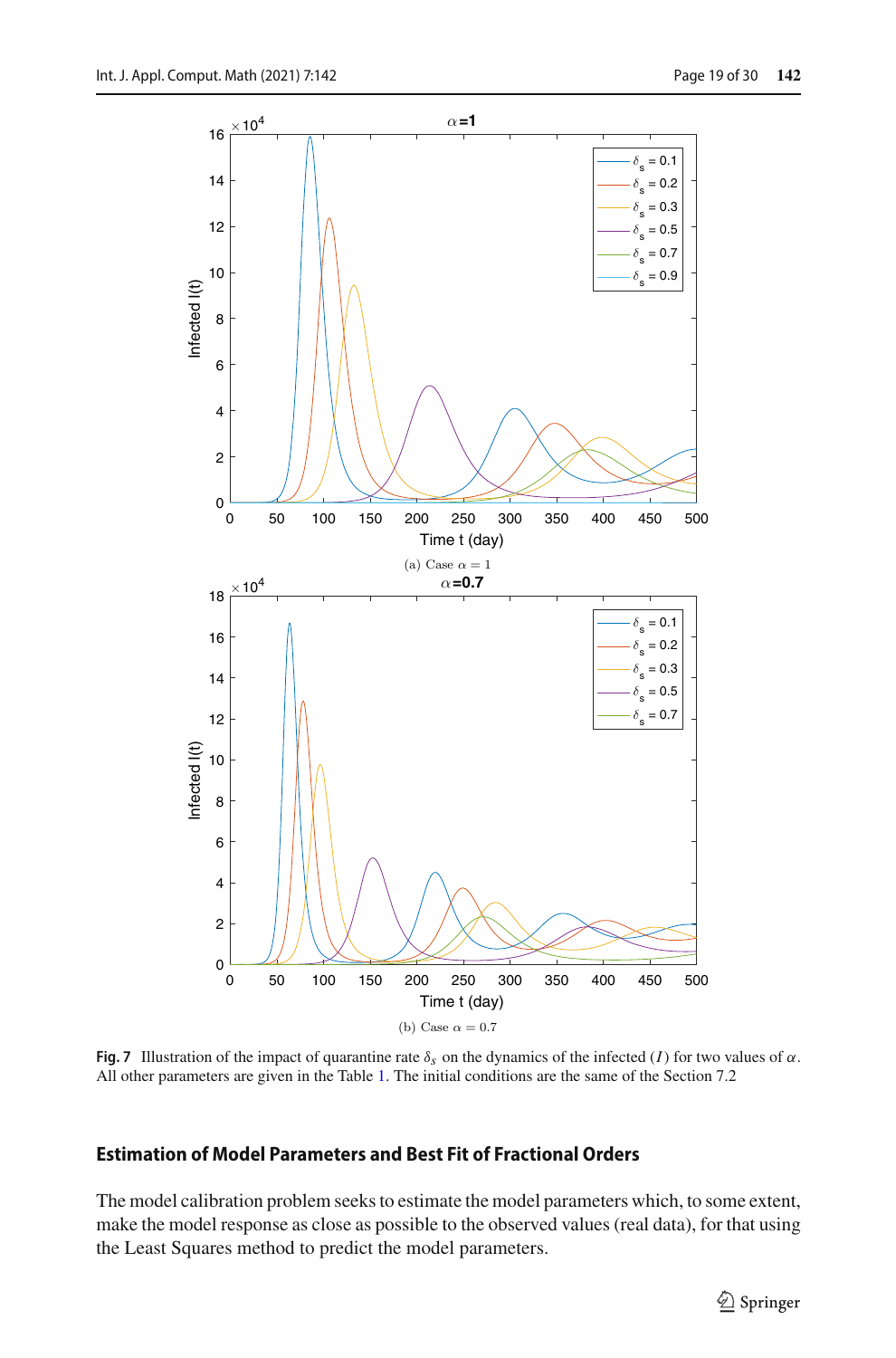

<span id="page-19-0"></span>**Fig. 8** Illustration of the impact of quarantine rate  $\delta_s$  on the dynamics of the infected quarantined ( $I_q$ ) for two values of  $\alpha$ . All other parameters are given in the Table [1.](#page-16-0) The initial conditions are the same of the Section 7.2

We consider the model solution  $u(t) = (S(t), E(t), I(t), R(t), S_q(t), E_q(t), I_q(t)),$ depending on the vector of parameters  $\theta = (\delta_s, \delta_q, \beta, q, \sigma_0, \gamma_0, \sigma_1, \gamma_1, q_e, q_i, \mu_I)$  excepting  $\mu$ ,  $\Lambda$  and  $\dot{N}$ , which are kept fixed, and the vector  $\dot{X}$  of the observation data at given times  $t_i$ ,  $i = 1, \ldots n$ . Let  $\Psi(u, \theta, \alpha)$  be the function computing the numerical solution *u* of the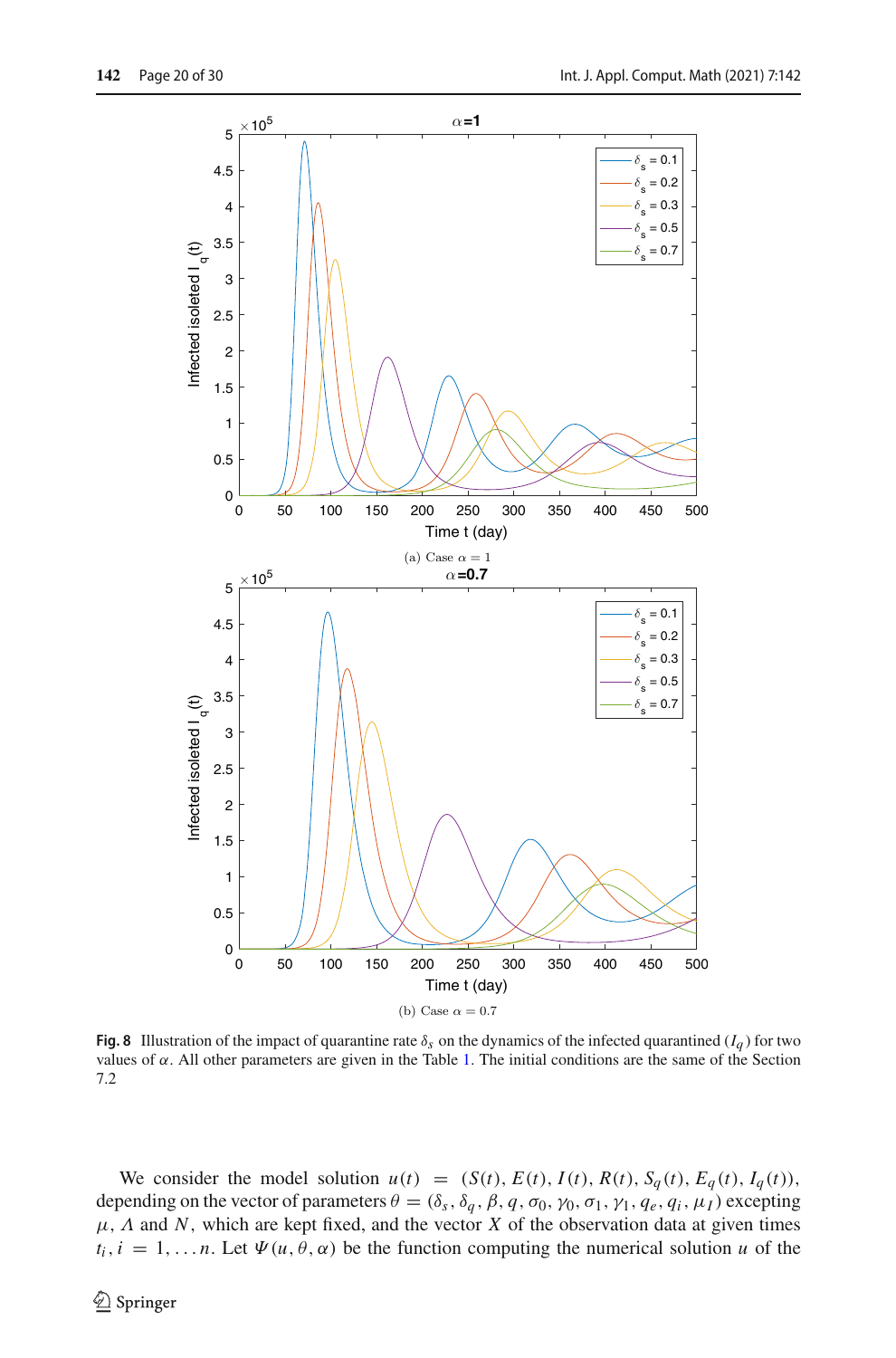

<span id="page-20-0"></span>**Fig. 9** Illustration of the impact of quarantine rate  $\sigma_1$  on the dynamics of the infected (*I*) for two values of  $\alpha$ . All other parameters are given in the Table [1.](#page-16-0) The initial conditions are the same of the Section 7.2

fractional differential system [\(2\)](#page-4-0), the vector of parameters is restricted to be on the convex set of admissible values  $\Theta = \{(\theta, \alpha) \in \mathbb{R}^{12} / l\}$   $\leq \theta \leq$  ub and  $0 < \alpha \leq 1\}$ , such as lb and ub are lower and upper vector bounds for the model parameter  $\theta$  respectively.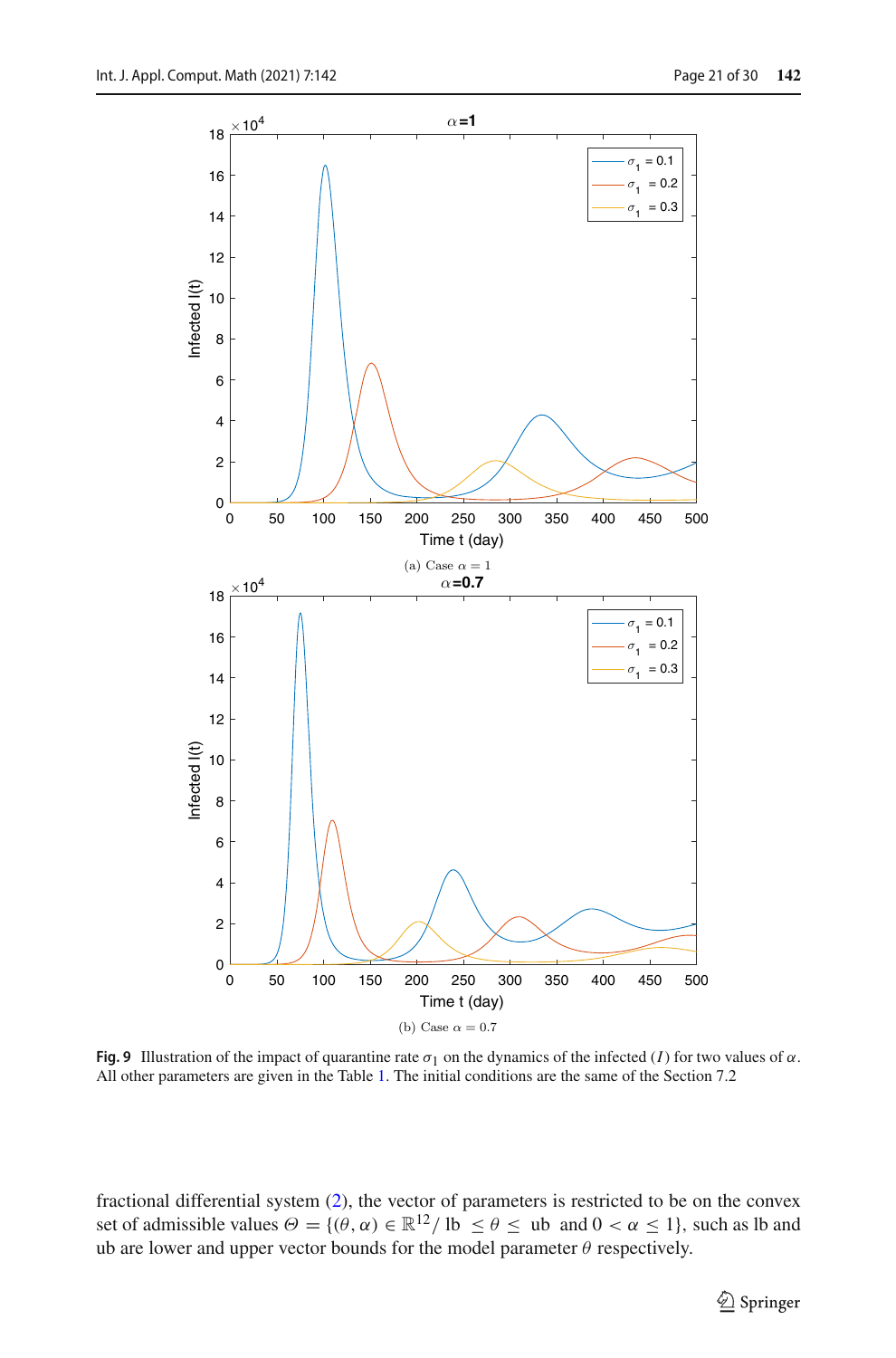

<span id="page-21-0"></span>**Fig. 10** Illustration of the impact of quarantine rate  $\sigma_1$  on the dynamics of the infected quarantined  $(I_q)$  for two values of  $\alpha$ . All other parameters are given in the Table [1.](#page-16-0) The initial conditions are the same of the Section 7.2

The estimation of the parameter  $\theta$  is obtained by solving the following non linear least squares problem by finding a vector of parameter  $\theta^*$  such that:

$$
(\theta^*, \alpha^*) = \underset{(\theta, \alpha) \in \Theta}{\arg \min} \left\{ \sum_{j=1}^n \left| X_j - \Psi(u_j, \theta, \alpha) \right|^2 \right\}.
$$

 $\bigcirc$  Springer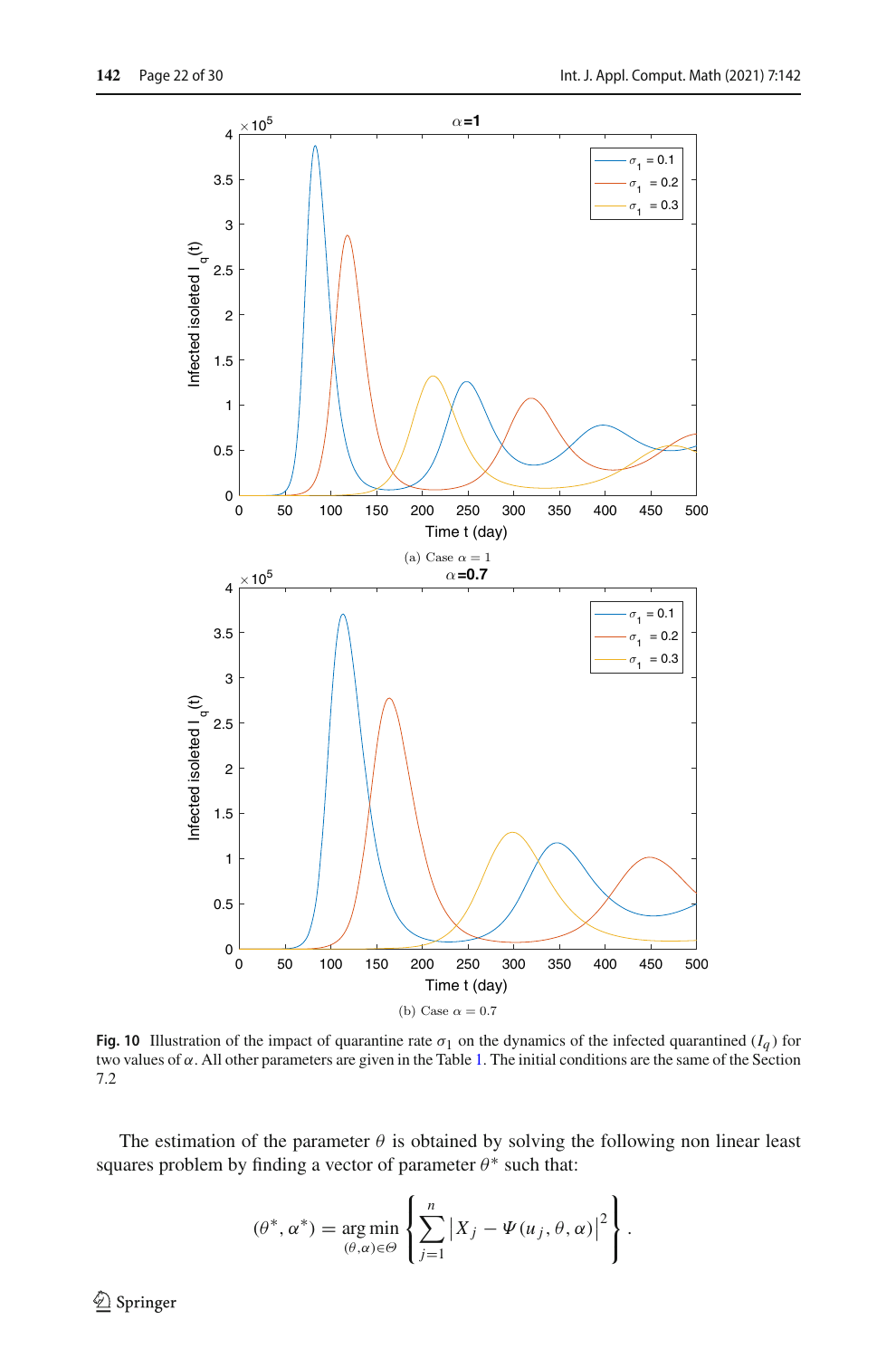

<span id="page-22-0"></span>**Fig. 11** Illustration of the impact of isolation rate  $\gamma_1$  on the dynamics of the infected (*I*) for two values of  $\alpha$ . All other parameters are given in the Table [1.](#page-16-0) The initial conditions are the same of the Section 7.2

The aim is to minimize the objective function

$$
J(\theta, \alpha) = \|X - \Psi(u, \theta, \alpha)\|^2 = \sum_{j=1}^n |X_j - \Psi(u_j, \theta, \alpha)|^2.
$$

<sup>2</sup> Springer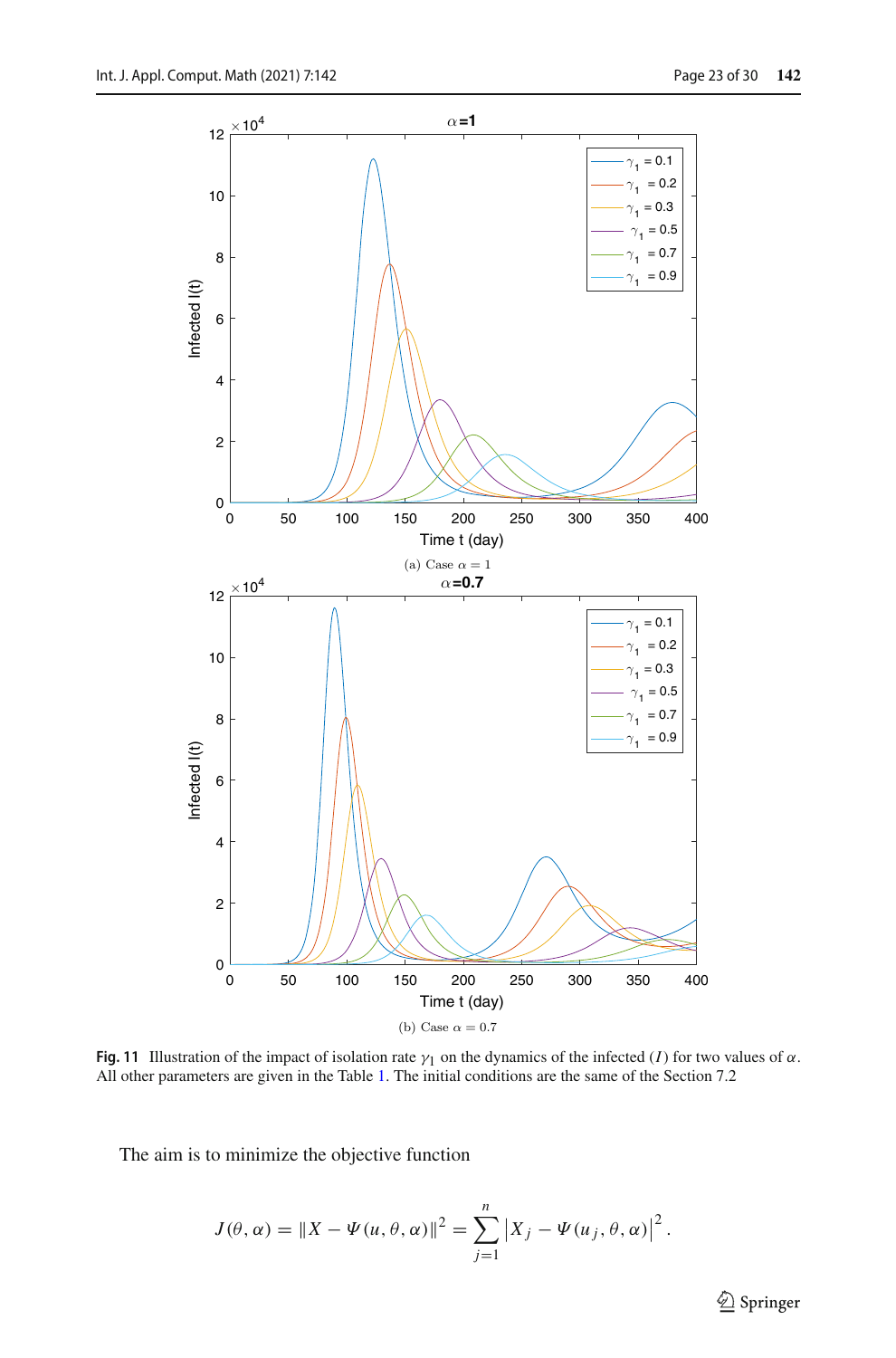

<span id="page-23-0"></span>**Fig. 12** Illustration of the impact of isolation rate  $\gamma_1$  on the dynamics of the infected quarantined ( $I_q$ ) for two values of  $\alpha$ . All other parameters are given in the Table [1.](#page-16-0) The initial conditions are the same of the Section 7.2

subject to  $(\theta, \alpha) \in \Theta$  and Equation [\(2\)](#page-4-0) to obtain the best estimate of parameters and the fractional order  $\alpha$ . For more details about least squares method, see for example [\[25](#page-28-21)[,36\]](#page-28-22). Now using 4-steps Adams-Bashforth method we get the optimization problem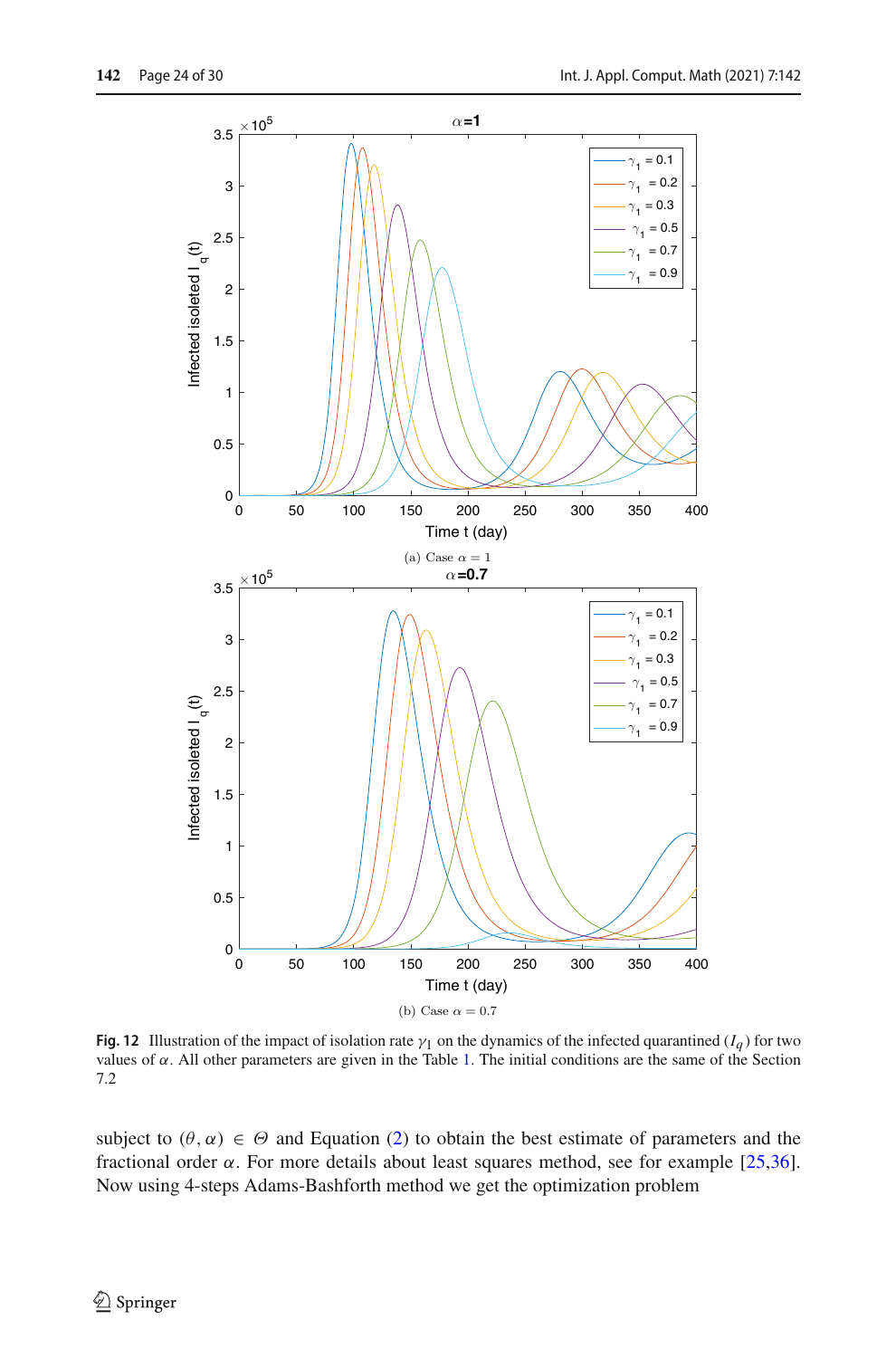

<span id="page-24-0"></span>(c) Brazil case from  $26^{th}$  Feburary to  $2^{nd}$  July 2020 (d) Mexico case from 28*th* Feburary to 2*nd* July 2020

**Fig. 13** Fitting model to data in Morocco, Qatar, Brazil and Mexico (Real data source: WHO report of COVID-19)

$$
\begin{cases}\n\min \left( J(\theta, \alpha) = \sum_{j=1}^{n} |X_j - \Psi(u_j, \theta, \alpha)|^2 \right), \\
\text{subject to } (\theta, \alpha) \in \Theta, \\
\Psi(u_0, \theta, \alpha) = (S_0, E_0, I_0, R_0, S_{q,0}, E_{q,0}, I_{q,0}), \\
\Psi(u_1, \theta, \alpha) = \Psi(u_0, \theta, \alpha) + (K_1(\alpha) + K_2(\alpha)) f(t_0, \Psi(u_0, \theta, \alpha)), \\
\Psi(u_2, \theta, \alpha) = \Psi(u_0, \theta, \alpha) + K_1(\alpha) f(t_0, \Psi(u_0, \theta, \alpha)) + K_2(\alpha) f(t_1, \Psi(u_1, \theta, \alpha)), \\
\Psi(u_3, \theta, \alpha) = \Psi(u_1, \theta, \alpha) + K_1(\alpha) f(t_1, \Psi(u_1, \theta, \alpha)) + K_2(\alpha) f(t_2, \Psi(u_2, \theta, \alpha)), \\
\text{for } j = 4 \text{ until } n \text{ calculate} \\
\Psi(u_j, \theta, \alpha) = \Psi(u_{j-1}, \theta, \alpha) + \tilde{h}_1(\alpha) f(t_{j-1}, \Psi(u_{j-1}, \theta, \alpha)) \\
+\tilde{h}_2(\alpha) f(t_{j-2}, \Psi(u_{j-2}, \theta, \alpha)) + \tilde{h}_3(\alpha) f(t_{j-3}, \Psi(u_{j-3}, \theta, \alpha)) \\
+\tilde{h}_4(\alpha) f(t_{j-4}, \Psi(u_{j-4}, \theta, \alpha)).\n\end{cases} \tag{32}
$$

to obtain the best estimate of parameters and the vector of fractional orders  $\alpha$ , where

$$
K_1(\alpha) = \frac{2 - 2\alpha + 3\alpha h}{2M(\alpha)}, \quad K_2(\alpha) = \frac{2 - 2\alpha + \alpha h}{2M(\alpha)},
$$

<sup>2</sup> Springer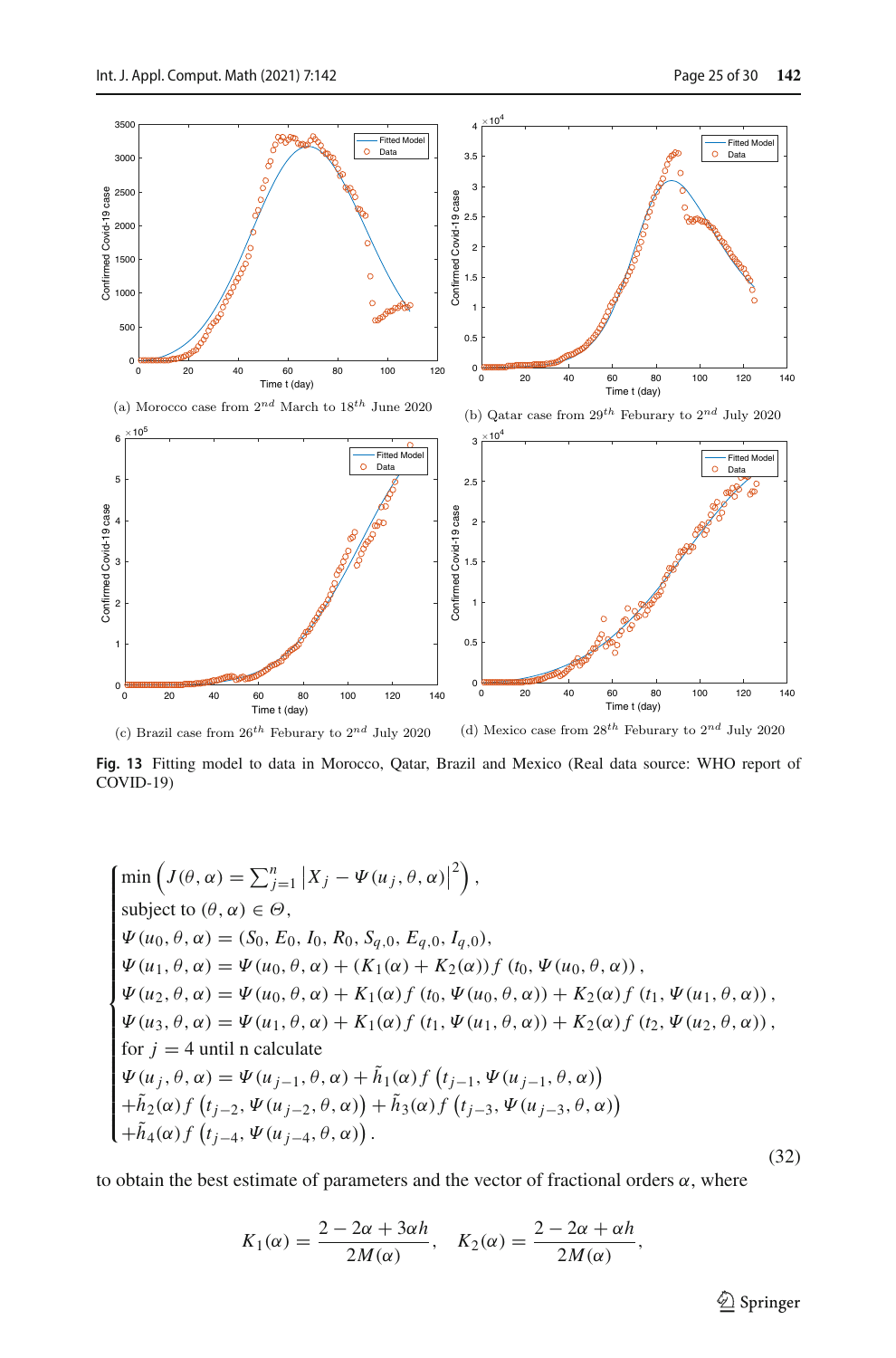the values of  $\tilde{h}_i(\alpha)$ ,  $i = 1, 2, 3, 4$  are given in [\(31\)](#page-17-0) and the function f is the right-hand side of the model [\(2\)](#page-4-0).

#### **Impact of Fractional Order Derivative**

Based on numerical scheme derived in Section 6, we present the graphical results of the proposed CF fractional model [\(2\)](#page-4-0) in Figs. [2,](#page-12-0) [3,](#page-13-0) [4](#page-14-0) and [5](#page-15-0) to analyze the influence of fractional order. We have considered the initial conditions  $N = 3500001$ ,  $S(0) = 3500000$ ,  $I(0) = 1$ and  $E(0) = R(0) = S_q(0) = E_q(0) = I_q(0) = 0$ .

From the analysis of the obtained graphs, we notice that the population of the infected class decreases significantly by decreasing the order of the fractional derivative and the endemic state of the disease goes to the disease-free state in all the cases studied. In addition, the graphical results of the CF-derivative model reveal that this operator is more significant in exploring the dynamics of the model and providing more biologically feasible results.

#### **Impact of Quarantined and Isolation Parameters**

It is well known that the effective reproduction number  $(R_e)$  of the fractional model is a very important parameter in the infectious disease, which determines whether the could spread. In our model, *Re* is determined by the parameters given in [\(3\)](#page-4-1) and [\(7\)](#page-5-0). In order to identify the impacts of these parameters on COVID-19 transmission and prevalence, we will discuss the change in the number of infected individuals with the COVID-19 virus when we change the values of the controlled parameters, transmission rate (β), quarantine rate of susceptible (δ*s*), isolation rate of infected individuals ( $\gamma_1$ ) and quarantine rate of exposed ( $\sigma_1$ ). All parameter values for the simulation in this section are given in Table [1.](#page-16-0)

Firstly, to determine the dependence of the attack rate on the controllable model parameters, fixing two of  $\delta_s$ ,  $\sigma_1$  and  $\gamma_1$  at the specific value (given in Table [1\)](#page-16-0) and varying the other two parameters (one of the previous four parameters with  $\beta$ ), the contour plots of the quarantine reproduction number are illustrated in Fig. [6.](#page-17-1)

Figure [6a](#page-17-1) and [6b](#page-17-1) show that higher quarantine rate  $\delta_s$  and  $\sigma_1$  will reduce  $R_0$ , then will help bring  $R_0 < 1$ , thus prevent the outbreak from happening. On the other hand Fig. [6c](#page-17-1) shows that the isolation rate is effective when the transmission rate is high, this is natural since infected people are those who carry the virus and transmit it to other people in the population.

In order to compare the effectiveness of quarantine and isolation to reduce the spread of a virus COVID-19, the model is simulated the impact of using quarantine only as well as isolation interventions only for a range of values of quarantine and isolation parameters.

Figures [7,](#page-18-0) [8,](#page-19-0) [9](#page-20-0) and [10](#page-21-0) show the effectiveness of the quarantine strategy, similarly Figs. [11](#page-22-0) and [12](#page-23-0) show the effectiveness of the isolation of infected cases to control the evolution of viruses.

<span id="page-25-0"></span>

|         | Table 2 Different values of quarantine reproduction number according to quarantine rate of susceptible indi- |  |  |
|---------|--------------------------------------------------------------------------------------------------------------|--|--|
| viduals |                                                                                                              |  |  |

| Values of $\delta_a$                  | O. I   | 0.2    | 0.3    | 0.5    | 0.7    | 0.9    |
|---------------------------------------|--------|--------|--------|--------|--------|--------|
| Values of $R_e$ ( $\sigma_1 = 0.16$ ) | 2.1652 | 1.9290 | 1.7394 | 1.4535 | 1.2484 | 1.0940 |
| Values of $R_e$ ( $\sigma_1 = 0.36$ ) | 1.3778 | 1.2276 | 1.1069 | 0.9250 | 0.7944 | 0.6962 |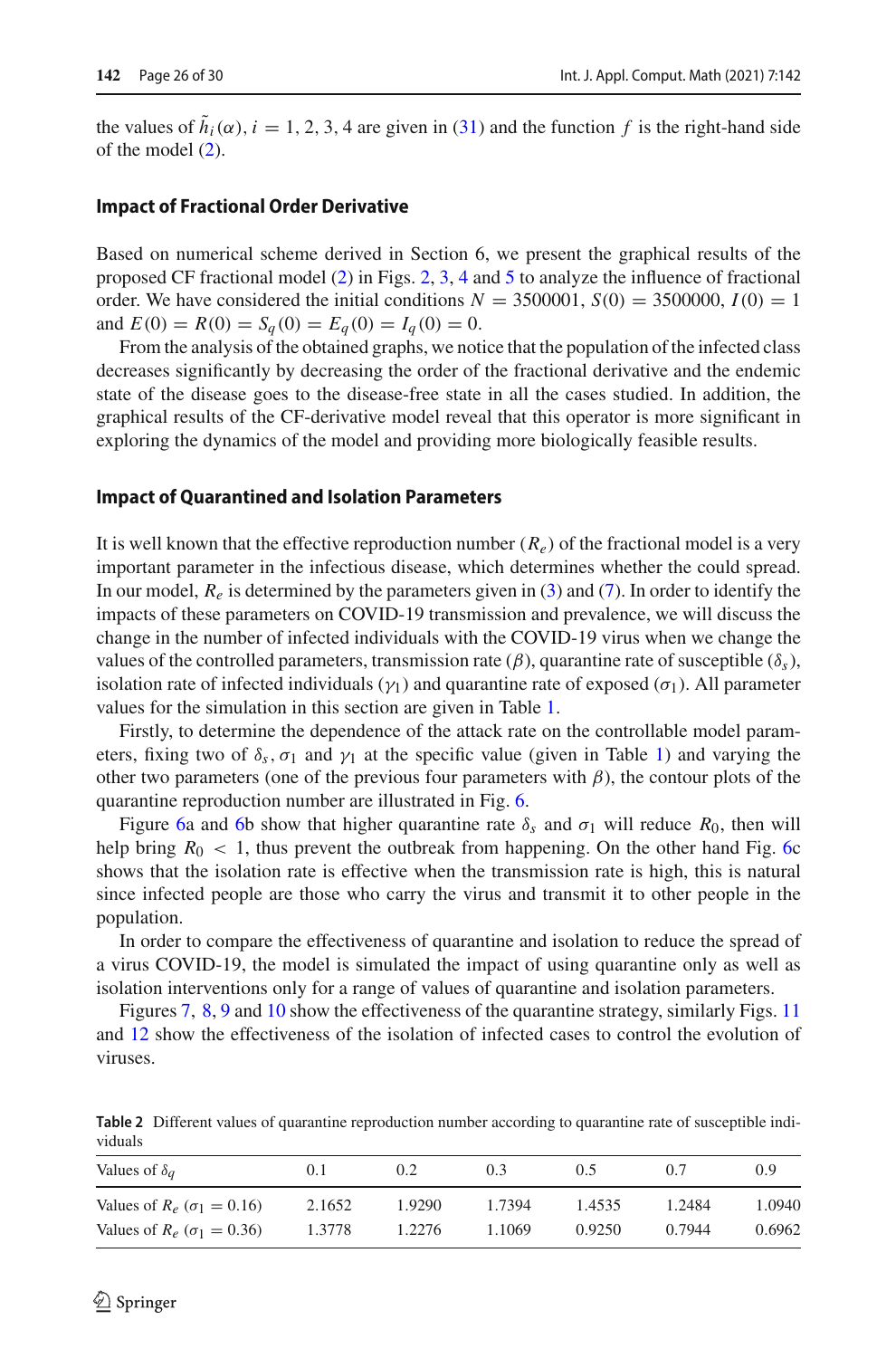| uais                                  |        |        |        |        |        |        |  |  |  |
|---------------------------------------|--------|--------|--------|--------|--------|--------|--|--|--|
| Vlues of $\sigma_1$                   | 0. l   |        | 0.3    | 0.5    |        | (0.9)  |  |  |  |
| Values of $R_e$ ( $\delta_s = 0.28$ ) | 2.1413 | 1.5923 | 1.2673 | 0.9000 | 0.6977 | 0.5697 |  |  |  |
|                                       |        |        |        |        |        |        |  |  |  |

<span id="page-26-1"></span>**Table 3** Different values of quarantine reproduction number according to quarantine rate of exposed individuals

<span id="page-26-0"></span>**Table 4** Initial values using in Fig. [13](#page-24-0)

| Country       | $N(0)$ [57] | S(0)                   | E(0) | I(0) | R(0)     | $S_a(0)$  | $E_q(0)$ | $I_q(0)$ |
|---------------|-------------|------------------------|------|------|----------|-----------|----------|----------|
| Morocco       | 36029093    | $3.3 \times 10^{7}$    | 9    |      | $\Omega$ | 3029079   |          |          |
| Oatar         | 2881053     | $2 \times 10^6$        | 58   | 15   | $\Omega$ | 880978    |          |          |
| Mexico        | 128929303   | $1.2 \times 10^{8}$    | 900  |      | $\Omega$ | 8928398   | 3        |          |
| <b>Brazil</b> | 212569392   | $1.6764 \times 10^{7}$ | 227  | 9    | $\Omega$ | 195805154 |          |          |

#### **Fitting Model to Real Data**

In this present section we have estimated the important model parameters and the fractional order  $\alpha$  using the infection cases (that are found on the WHO web-page) in Morocco, Qatar, Brazil and Mexico. The initial conditions used are given in the Table [4,](#page-26-0) we estimated the value of the fractional order  $\alpha$  for the four countries and we found 0.9533 for the Morocco model, 0.9418 for Qatar, 0.9906 for Brazil and 0.822 for Mexico. These values show the importance of the fractional order in the COVID-19 considered model and its influence to decrease the error of the of least squares method. In addition to making the proposed model more realistic and obtaining the average values of the acceptable parameters.

Now by analyzing the curves presented in Fig. [13,](#page-24-0) the importance role of quarantine and isolation in Morocco and Qatar in reducing the impact of the COVID-19, whilst Mexico and Brazil did not succeed in applying the quarantine well, which caused an increase in the number of people infected with the virus. Finally these values are kept low compared to potential values in the absence of a quarantine and isolation strategy (see Fig. [6,](#page-17-1) Tables [2](#page-25-0) and [3](#page-26-1) )

## **Conclusion**

In this manuscript, a Caputo–Fabrizio fractional differential equation model for COVID-19 with quarantine (of susceptible and exposed cases) and isolation (of symptomatic cases) has been investigate and the effect of each of them was studied. The existence and uniqueness of the system of solutions of the Caputo-Fabrizio model are established using a fixed-point theorem and an Picard iterative method. The m-step Adams-Bashforth approach is proposed to numerically approximate the solutions of the fractional model. We have compared the numerical simulations with respect to different values of the fractional order  $\alpha$ . Finally, The Method of Least Squares is used to determine the best fit to real data (real data for Morocco, Qatar, Brazil and Mexico). The paper gives an example of the use of the Caputo– Fabrizio fractional derivative as a model for real world problems (especially epidemiological problems).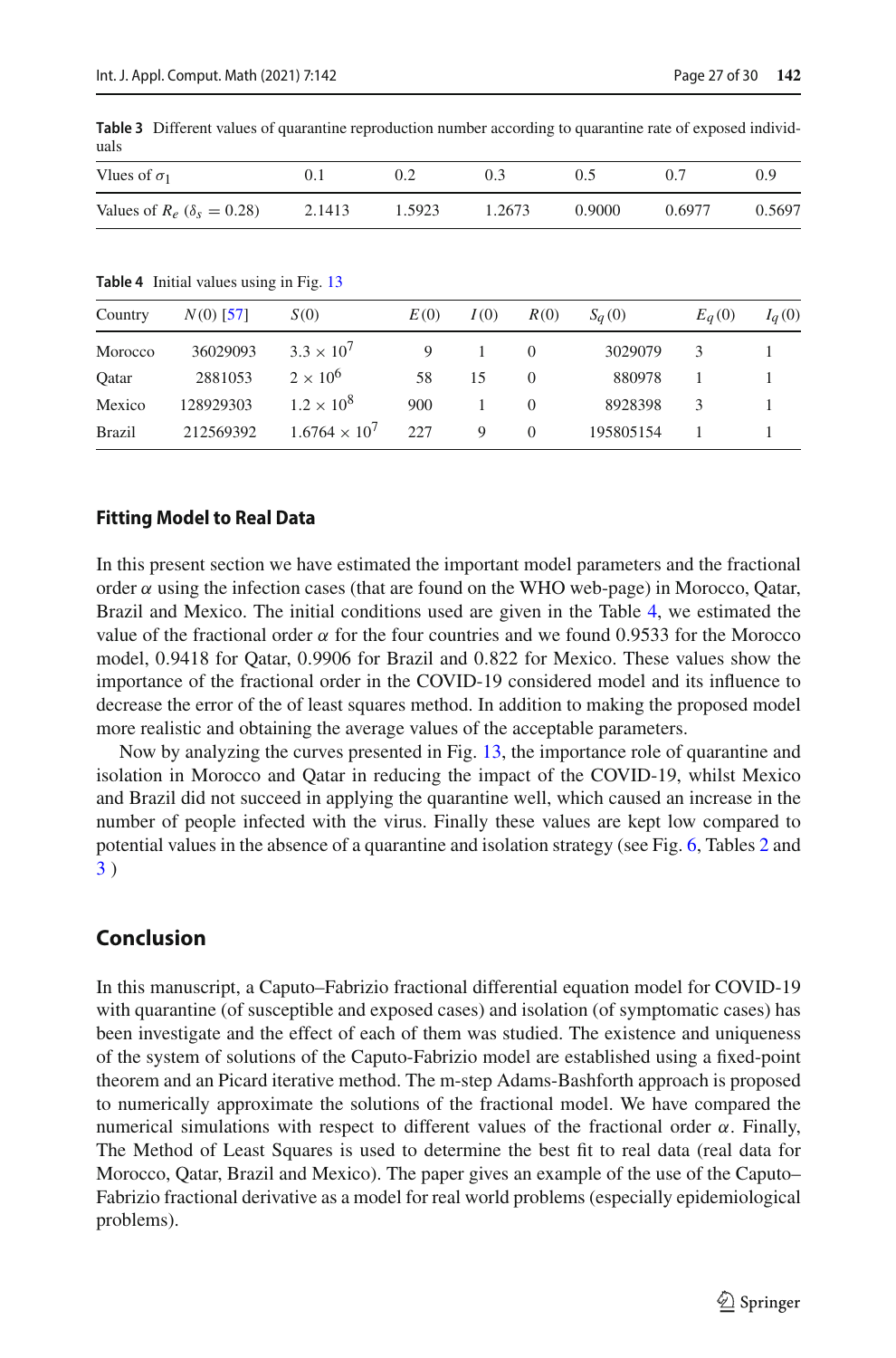**Acknowledgements** The authors would like to thank the anonymous reviewers for their insightful suggestions and careful reading of the manuscript.

## **References**

- <span id="page-27-9"></span>1. Abdo, M.S., Shah, K., Wahash, H.A., Panchal, S.K.: On a comprehensive model of the novel coronavirus (COVID-19) under Mittag-Leffler derivative. Chaos Solitons Fractals **135**, 109867 (2020). [https://doi.](https://doi.org/10.1016/j.chaos.2020.109867) [org/10.1016/j.chaos.2020.109867.](https://doi.org/10.1016/j.chaos.2020.109867) ISSN 0960–0779
- <span id="page-27-10"></span>2. Ahmad, Z., Arif, M., Ali, F., Khan, I., Nisar, K.S.: A report on covid-19 epidemic in pakistan using seir fractional model. Sci. Rep. **10**(1), 1–14 (2020)
- <span id="page-27-17"></span>3. Alaoui, A.L., Azroul, E., Hamou, A.A.:Monotone iterative technique for nonlinear periodic time fractional parabolic problems. Adv. Theory Nonlinear Anal. Appl. **4**(3), 194–213 (2020)
- <span id="page-27-12"></span>4. Alkahtani, B.S.T., Alzaid, S.S.: A novel mathematics model of covid-19 with fractional derivative stability and numerical analysis. Chaos, Solitons Fractals **138**, 110006 (2020). [https://doi.org/10.1016/j.chaos.](https://doi.org/10.1016/j.chaos.2020.110006) [2020.110006.](https://doi.org/10.1016/j.chaos.2020.110006) ISSN 0960–0779
- <span id="page-27-13"></span>5. Alshomrani, A.S., Ullah, M.Z., Baleanu, Dumitru: Caputo sir model for covid-19 under optimized fractional order. Adv. Differ. Equ. **2021**(1), 1–17 (2021)
- <span id="page-27-2"></span>6. Area, I., Batarfi, H., Losada, J., Nieto, J.J., Shammakh, W., Torres, Á.: On a fractional order Ebola epidemic model. Adv. Differ. Equ. **2015**(1), 278 (2015). <https://doi.org/10.1186/s13662-015-0613-5>
- <span id="page-27-14"></span>7. Atangana, A.: Modelling the spread of COVID-19 with new fractal-fractional operators: Can the lockdown save mankind before vaccination? Chaos Solitons Fractals **136**, 109860 (2020). [https://doi.org/10.1016/](https://doi.org/10.1016/j.chaos.2020.109860) [j.chaos.2020.109860.](https://doi.org/10.1016/j.chaos.2020.109860) ISSN 0960–0779
- <span id="page-27-8"></span>8. Atangana, A., Baleanu, D.: New fractional derivatives with nonlocal and non-singular kernel: theory and application to heat transfer model. Therm. Sci. (2016). <https://doi.org/10.2298/TSCI160111018A>
- <span id="page-27-1"></span>9. Atangana, A., Baleanu, D.: Caputo-fabrizio derivative applied to groundwater flow within confined aquifer. J. Eng. Mech. **143**(5), D4016005 (2017). [https://doi.org/10.1061/\(ASCE\)EM.1943-7889.](https://doi.org/10.1061/(ASCE)EM.1943-7889.0001091) [0001091](https://doi.org/10.1061/(ASCE)EM.1943-7889.0001091)
- <span id="page-27-6"></span>10. Atangana, A., Koca, I.: Chaos in a simple nonlinear system with atangana-baleanu derivatives with fractional order. Chaos Solitons Fractals **89**, 447–454 (2016). [https://doi.org/10.1016/j.chaos.2016.02.](https://doi.org/10.1016/j.chaos.2016.02.012) [012.](https://doi.org/10.1016/j.chaos.2016.02.012) ISSN 0960–0779
- <span id="page-27-18"></span>11. Atangana, A., Owolabi, K.M.: New numerical approach for fractional differential equations. Math. Model. Nat. Phenom. **13**(1), 3 (2018). <https://doi.org/10.1051/mmnp/2018010>
- <span id="page-27-15"></span>12. Baba, I.A., Yusuf, A., Nisar, K.S., Abdel-Aty, A.H., Nofal, T.A.: Mathematical model to assess the imposition of lockdown during covid-19 pandemic. Results Phys. **20**, 103716 (2021)
- <span id="page-27-19"></span>13. Backer, J.A., Klinkenberg, D., Wallinga, J.: Incubation period of 2019 novel coronavirus (2019-nCoV) infections among travellers from Wuhan, China, 20–28 january 2020. Eurosurveillance **25**(5), 2000062 (2020). <https://doi.org/10.2807/1560-7917.ES.2020.25.5.2000062>
- <span id="page-27-3"></span>14. Baleanu, D., Aydogn, S.M., Mohammadi, H., Rezapour, S.: On modelling of epidemic childhood diseases with the Caputo-Fabrizio derivative by using the Laplace Adomian decomposition method. Alex. Eng. J. **59**(5), 3029–3039 (2020)
- <span id="page-27-0"></span>15. Baleanu, D., Etemad, S., Rezapour, S.: A hybrid caputo fractional modeling for thermostat with hybrid boundary value conditions. Bound. Value Probl. **2020**(1), 1–16 (2020)
- <span id="page-27-11"></span>16. Baleanu, D., Jajarmi, A., Mohammadi, H., Rezapour, S.: A new study on the mathematical modelling of human liver with caputo-fabrizio fractional derivative. Chaos Solitons Fractals **134**, 109705 (2020)
- <span id="page-27-4"></span>17. Baleanu, D., Mohammadi, H., Rezapour, S.: Analysis of the model of HIV-1 infection of CD4<sup>+</sup> T-cell with a new approach of fractional derivative. Adv. Differ. Equ. **2020**(1), 1–17 (2020)
- <span id="page-27-5"></span>18. Boudaoui, A., ElhadjMoussa, Y., Hammouch, Z., Ullah, S.: A fractional-order model describing the dynamics of the novel coronavirus (covid-19) with nonsingular kernel. Chaos Solitons Fractals **146**, 110859 (2021)
- <span id="page-27-7"></span>19. Caputo, M., Fabrizio, M.D.: A new definition of fractional derivative without singular kernel. Progr. Fract. Differ. Appl. **1**(2), 1–13 (2015)
- <span id="page-27-16"></span>20. Castillo-Chavez, C., Castillo-Garsow, C.W., Yakubu, A.: Mathematical models of isolation and quarantine. JAMA **290**(21), 2876–2877 (2003). <https://doi.org/10.1001/jama.290.21.2876>
- 21. Cheema, S.A., Kifayat, T., Rahman, A.R., Khan, U., Zaib, A., Khan, I., Nisar, K.S.: Is social distancing, and quarantine effective in restricting covid-19 outbreak? statistical evidences from Wuhan, China. Comput. Mater. Contin. **66**(2) (2020)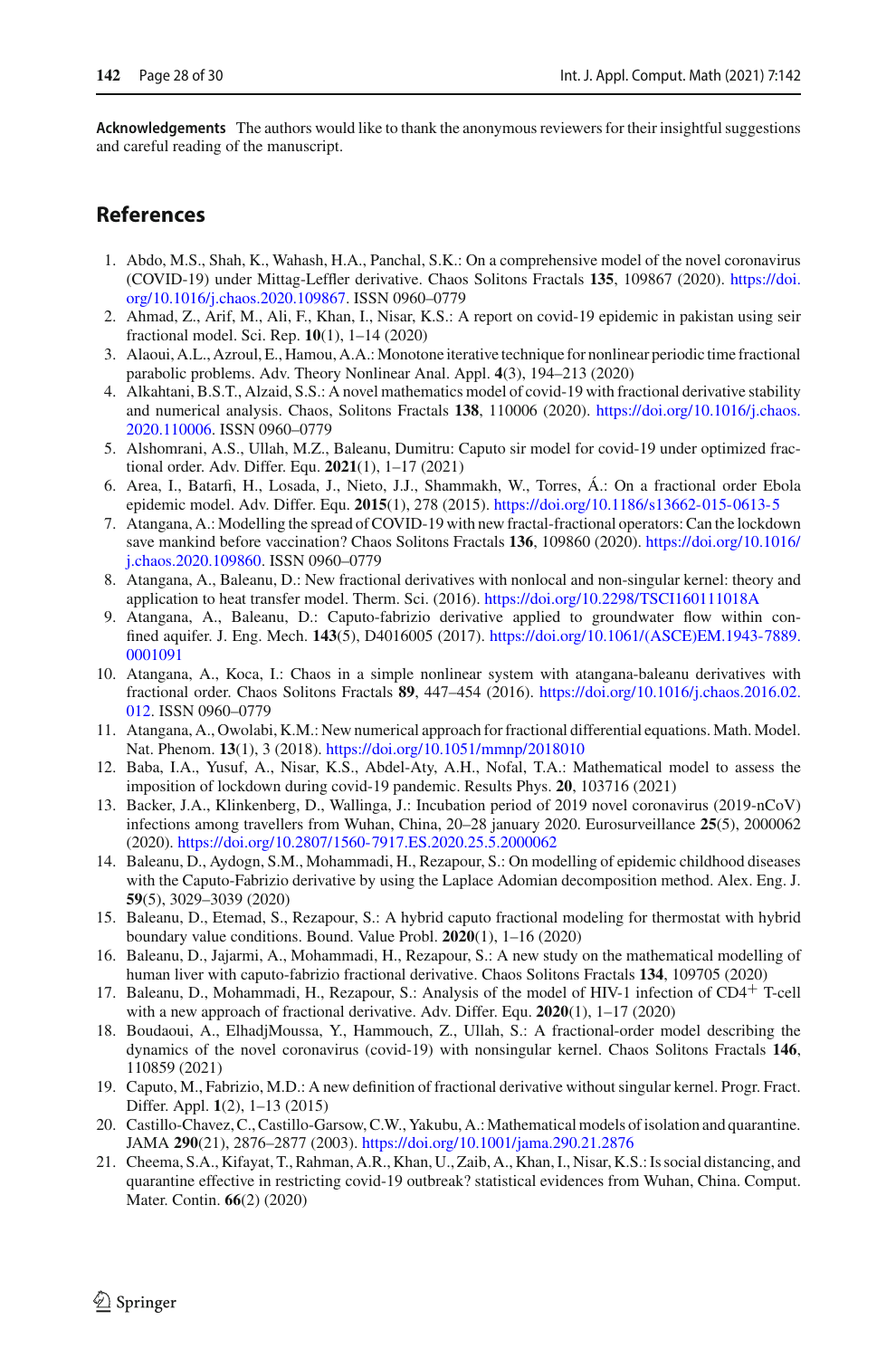- <span id="page-28-16"></span>22. Chimmalee, B., Sawangtong, W., Wiwatanapataphee, B.: The effects of community interactions and quarantine on a complex network. Cogent Math. **3**(1), 1249141 (2016). [https://doi.org/10.1080/23311835.](https://doi.org/10.1080/23311835.2016.1249141) [2016.1249141](https://doi.org/10.1080/23311835.2016.1249141)
- <span id="page-28-0"></span>23. Cohen, J.: New SARS-like virus in China triggers alarm. Science **367**(6475), 234–235 (2020). [https://](https://doi.org/10.1126/science.367.6475.234) [doi.org/10.1126/science.367.6475.234.](https://doi.org/10.1126/science.367.6475.234) ISSN 0036–8075
- <span id="page-28-12"></span>24. Danane, J., Allali, K., Hammouch, Z., Nisar, K.S.: Mathematical analysis and simulation of a stochastic covid-19 lévy jump model with isolation strategy. Results Phys. **23**, 103994 (2021)
- <span id="page-28-21"></span>25. Dantas, E., Tosin, M., Cunha Jr., A.: Calibration of a SEIR-SEI epidemic model to describe the Zika virus outbreak in brazil. Appl. Math. Comput. **338**, 249–259 (2018). [https://doi.org/10.1016/j.amc.2018.](https://doi.org/10.1016/j.amc.2018.06.024) [06.024](https://doi.org/10.1016/j.amc.2018.06.024)
- <span id="page-28-1"></span>26. Dokuyucu, M.A., Dutta, H.: A fractional order model for Ebola virus with the new Caputo fractional derivative without singular kernel. Chaos Solitons Fractals **134**, 109717 (2020). [https://doi.org/10.1016/](https://doi.org/10.1016/j.chaos.2020.109717) [j.chaos.2020.109717.](https://doi.org/10.1016/j.chaos.2020.109717) ISSN 0960–0779
- <span id="page-28-17"></span>27. Erdem, M., Safan, M., Castillo-Chavez, C.: Mathematical analysis of an SIQR influenza model with imperfect quarantine. Bull. Math. Biol. **79**(7), 1612–1636 (2017). [https://doi.org/10.1007/s11538-017-](https://doi.org/10.1007/s11538-017-0301-6) [0301-6](https://doi.org/10.1007/s11538-017-0301-6)
- <span id="page-28-5"></span>28. Ghanbari, B., Atangana, A.: A new application of fractional atangana-baleanu derivatives: Designing abc-fractional masks in image processing. Phys. A **542**, 123516 (2020). [https://doi.org/10.1016/j.physa.](https://doi.org/10.1016/j.physa.2019.123516) [2019.123516.](https://doi.org/10.1016/j.physa.2019.123516) ISSN 0378–4371
- <span id="page-28-2"></span>29. Hamou, A.A., Azroul, E.H., Hammouch, Z., Alaoui, A.L.: A fractional multi-order model to predict the COVID-19 outbreak in Morocco. Appl. Comput. Math. **20**(1), 177–203 (2020)
- <span id="page-28-11"></span>30. Higazy, M.: Novel fractional order SIDARTHE mathematical model of COVID-19 pandemic. Chaos Solitons Fractals **138**, 110007 (2020). [https://doi.org/10.1016/j.chaos.2020.110007.](https://doi.org/10.1016/j.chaos.2020.110007) ISSN 0960–0779
- <span id="page-28-13"></span>31. Hussain, G., Khan, T., Khan, A., Inc, M., Zaman, G., Nisar, K.S., Akgül, A.: Modeling the dynamics of novel coronavirus (covid-19) via stochastic epidemic model. Alex. Eng. J. **60**(4), 4121–4130 (2021)
- <span id="page-28-18"></span>32. Jorge, L., Nieto, J.J.: Properties of a new fractional derivative with out singular kernel. Prog. Fract. Differ. Appl. Int. J. 87–92 (2015). <http://www.naturalspublishing.com/files/published/2j1ns3h8o2s789.pdf>
- <span id="page-28-6"></span>33. Kumar, D., Singh, J., Al Qurashi, M., Baleanu, D.: A new fractional SIRS-SI malaria disease model with application of vaccines, antimalarial drugs, and spraying. Adv. Differ. Equ. **2019**(1), 278 (2019). [https://](https://doi.org/10.1186/s13662-019-2199-9) [doi.org/10.1186/s13662-019-2199-9](https://doi.org/10.1186/s13662-019-2199-9)
- <span id="page-28-14"></span>34. Kumar, S., Cao, J., Abdel-Aty, M.: A novel mathematical approach of COVID-19 with non-singular fractional derivative. Chaos Solitons Fractals **139**, 110048 (2020). [https://doi.org/10.1016/j.chaos.2020.](https://doi.org/10.1016/j.chaos.2020.110048) [110048.](https://doi.org/10.1016/j.chaos.2020.110048) ISSN 0960–0779
- <span id="page-28-20"></span>35. Lauer, Stephen A., Grantz, Kyra H., Bi, Qifang, Jones, Forrest K., Zheng, Qulu, Meredith, Hannah R., Azman, Andrew S., Reich, Nicholas G., Lessler, Justin: The incubation period of coronavirus disease 2019 (COVID-19) from publicly reported confirmed cases: estimation and application. Ann. Intern. Med. **172**(9), 577–582 (2020). <https://doi.org/10.7326/M20-0504>
- <span id="page-28-22"></span>36. Li, M.Y.: An Introduction to Mathematical Modeling of Infectious Diseases. Springer, New York (2018)
- <span id="page-28-15"></span>37. Logeswari, K., Ravichandran, C., Nisar, K.S.: Mathematical model for spreading of covid-19 virus with the mittag–leffler kernel. Numer. Methods Partial Differ. Equ. (2020)
- <span id="page-28-10"></span>38. Mohammadi, H., Kumar, S., Rezapour, S., Etemad, S.: A theoretical study of the caputo-fabrizio fractional modeling for hearing loss due to mumps virus with optimal control. Chaos Solitons Fractals **144**, 110668 (2021)
- <span id="page-28-19"></span>39. Moore, E.J., Sirisubtawee, S., Koonprasert, S.: A caputo-fabrizio fractional differential equation model for HIV/AIDS with treatment compartment. Adv. Diff. Equ. **2019**(1), 200 (2019). [https://doi.org/10.1186/](https://doi.org/10.1186/s13662-019-2138-9) [s13662-019-2138-9](https://doi.org/10.1186/s13662-019-2138-9)
- 40. National Health Commission of the People's Republic of China: Accessed: (23 January 2020). [http://](http://www.nhc.gov.cn/xcs/xxgzbd/gzbd_index.shtml) [www.nhc.gov.cn/xcs/xxgzbd/gzbd\\_index.shtml](http://www.nhc.gov.cn/xcs/xxgzbd/gzbd_index.shtml)
- <span id="page-28-8"></span>41. Nisar, K.S., Ahmad, S., Ullah, A., Shah, K., Alrabaiah, H., Arfan, M.: Mathematical analysis of sird model of covid-19 with caputo fractional derivative based on real data. Results Phys. **21**, 103772 (2021)
- <span id="page-28-7"></span>42. Peter, O.J., Shaikh, A.S., Ibrahim, M.O., Nisar, K.S., Baleanu, D., Khan, I., Abioye A.I.: Analysis and dynamics of fractional order mathematical model of covid-19 in nigeria using atangana-baleanu operator. Comput. Mater. Contin. **66**(2), (2020)
- <span id="page-28-9"></span>43. Rezapour, S., Etemad, S., Mohammadi, H.: A mathematical analysis of a system of Caputo-Fabrizio fractional differential equations for the anthrax disease model in animals. Adv. Differ. Equ. **2020**(1), 1–30 (2020)
- <span id="page-28-3"></span>44. Rezapour, S., Mohammadi, H., Jajarmi, A.: A new mathematical model for Zika virus transmission. Adv. Differ. Equ. **2020**(1), 1–15 (2020)
- <span id="page-28-4"></span>45. Sahoo, P., Mondal, H.S., Hammouch, Z., Abdeljawad, T., Mishra, D., Reza, M.: On the necessity of proper quarantine without lock down for 2019-ncov in the absence of vaccine. Results Phys. **25**, 104063 (2021)